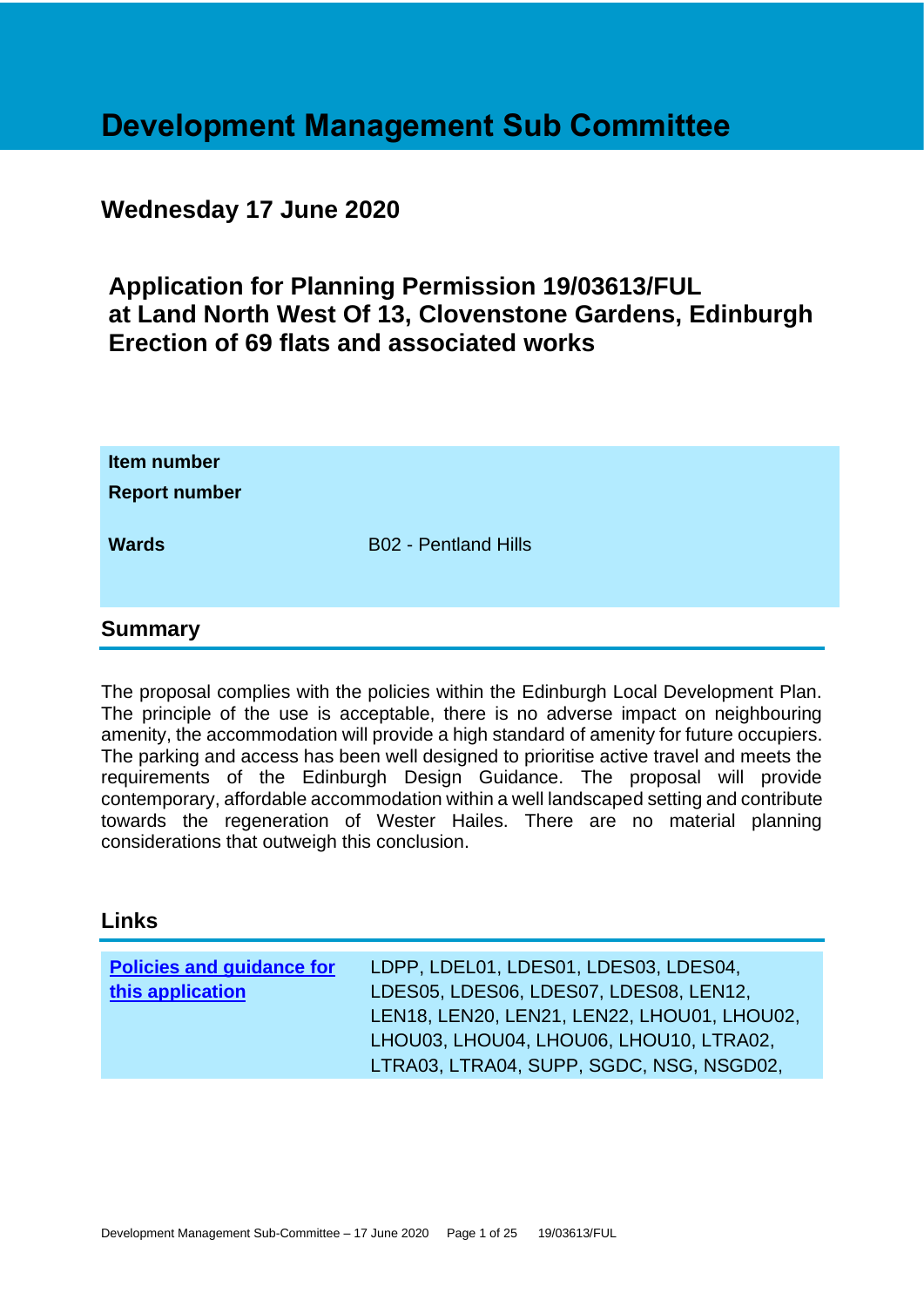# **Report**

# **Application for Planning Permission 19/03613/FUL at Land North West Of 13, Clovenstone Gardens, Edinburgh Erection of 69 flats and associated works**

# **Recommendations**

**1.1** It is recommended that this application be Granted subject to the details below.

# **Background**

#### **2.1 Site description**

The application site, covering an area of 0.55ha, is triangular in shape, lying north east of the junction between Clovenstone Gardens and Clovenstone Road. The site and wider area is identified in the Edinburgh Local Development Plan as open space, part of Kingsknowe Golf Course. This site is an unused triangular piece of land and is currently wooded along the perimeter of the site.

Kingsknowe Golf Course lies to the north and to the south is predominantly flatted residential accommodation between four and five storey's. Clovenstone Primary School is further to the south with Wester Hailes train station and West Side Plaza to the east.

# **2.2 Site History**

15 January 2019 - A Pre-Application Notice was submitted to the planning authority for a residential development of around 69 units (planning reference: 19/00160/PAN).

12 May 2020 - A planning application for access and landscaping works associated with this development is pending consideration (planning reference: 20/01961/FUL).

# **Main report**

# **3.1 Description Of The Proposal**

The application is for detailed planning permission for a residential housing development comprising 69 flats and maisonettes with associated access road, landscaping/public realm works. 100% of the residential accommodation is to be affordable housing.

The scheme represents a mix of housing types and sizes ranging from one bedroom to three bedroom and includes two maisonettes. Details of the mix are as follows:

1 Bed 22 32% 2 Bed 34 49% 3 Bed 13 19%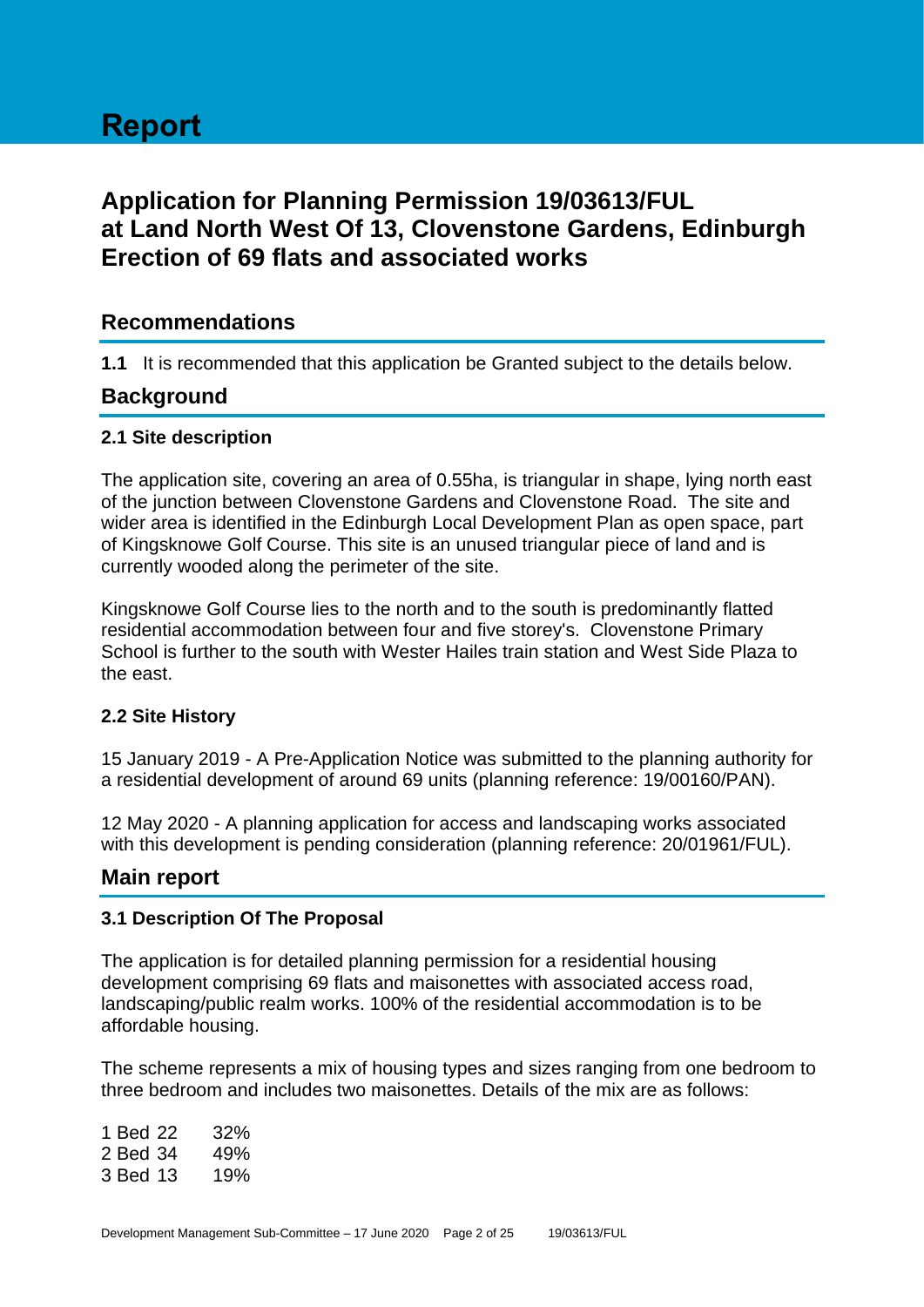The applicant proposes a development of three flatted blocks of varied height between four and six storeys. Public spaces and private gardens will be provided around the blocks with permeable routes and landscaping around the site incorporating views across Kingsknowe Golf Course. Flat roof blocks with articulated detailing are proposed. The external space around the blocks will form public realm. Brick is the predominant building material of this proposal with two styles of brick proposed on the front elevation and render on the rear elevations.

30 car parking spaces and 148 cycle spaces are included. The car parking spaces will be mixed with on street parking and a small car parking courtyard to the rear. Cycle parking will be incorporated within the ground floor and spread across the three blocks.

# Scheme 1

Several amendments have been made during the assessment of the proposals. The main changes relate to:

- − the number blocks has increased from two to three;
- − the heights have been amended to between four and six storeys;
- − The design of the blocks has been amended to incorporate larger windows, Juliet balconies and alternative roof form;
- − the layout of the site has been amended to re-orientate the buildings towards the Clovenstone Gardens and Clovenstone Road;
- − the number of car parking spaces has been reduced from 45 to 30;
- − the number of family units has increased from 11% to 19%;
- − the extent of render on the rear elevation has been reduced; and
- − biodiversity enhancement including swift and bat boxes have been incorporated.

#### Supporting Information

The following documents were submitted in support of the application:

- − Ecological Appraisal;
- − Design and Access Statement;
- − Drainage Strategy;
- − Flood Risk Assessment;
- − Transport Plan; and
- − Tree Survey.

These documents can all be viewed on the Planning and Building Standards Online Service.

#### **3.2 Determining Issues**

Section 25 of the Town and Country Planning (Scotland) Act 1997 states - Where, in making any determination under the planning Acts, regard is to be had to the development plan, the determination shall be made in accordance with the plan unless material considerations indicate otherwise.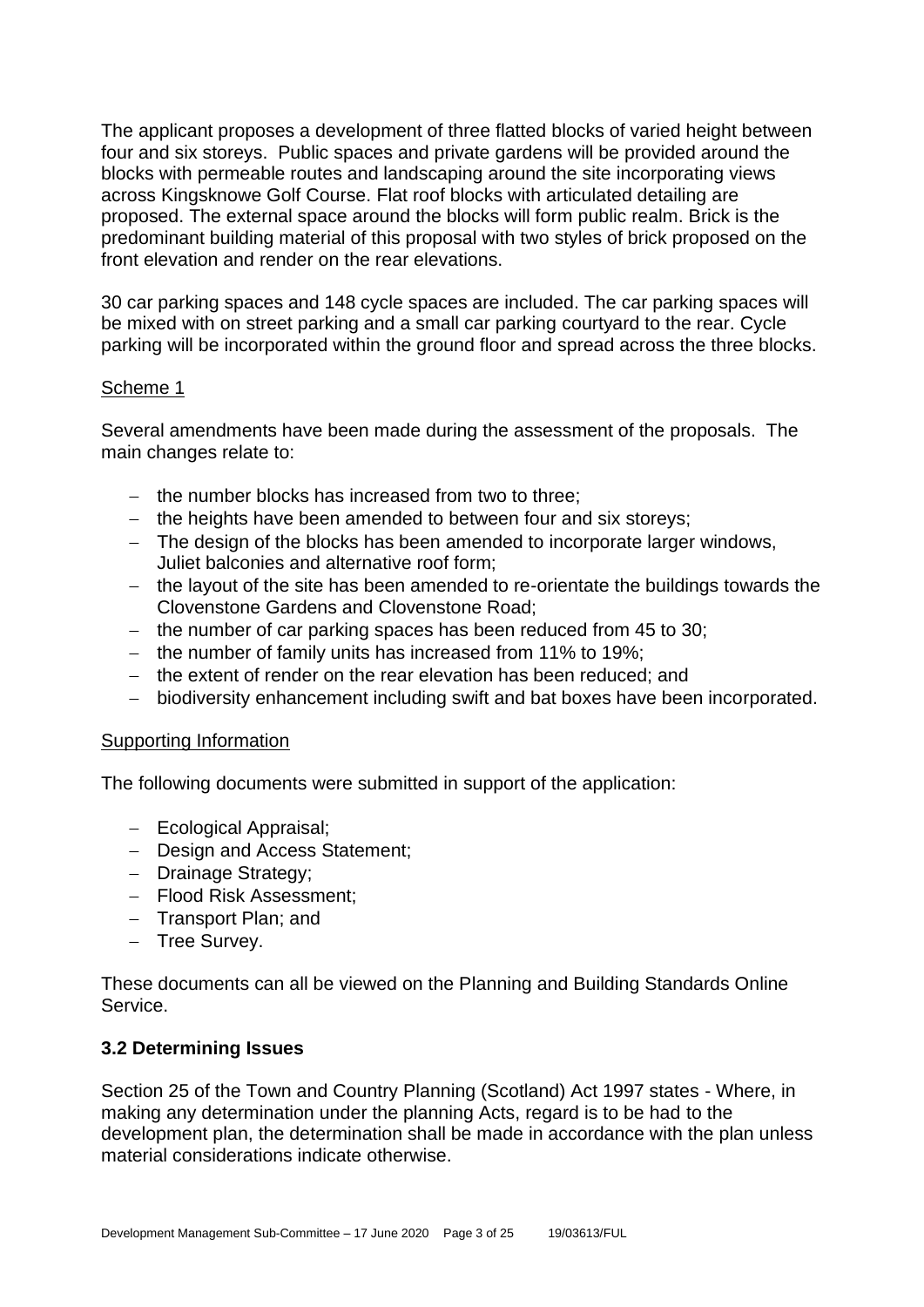Do the proposals comply with the development plan?

If the proposals do comply with the development plan, are there any compelling reasons for not approving them?

If the proposals do not comply with the development plan, are there any compelling reasons for approving them?

#### **3.3 Assessment**

To address these determining issues, the Committee needs to consider whether:

- a) the proposal is acceptable in principle;
- b) the proposed design, scale and layout are acceptable;
- c) the mix of units and level of affordable housing are acceptable;
- d) the proposal provides an acceptable level of amenity for future occupiers and existing neighbours;
- e) the transport, access and parking arrangements are acceptable;
- f) the impact on infrastructure is acceptable;
- g) the proposals affect trees and biodiversity;
- h) there are any other material issues and
- I) representations raised issues to be addressed.

#### a) Principle

The site and wider area is identified in the Edinburgh Local Development Plan (LDP) as open space and forms part of Kingsknowe Golf Course. Policy Env 18 Open Space Protection sets out criteria for considering the loss of open space. Its loss will be supported where there will be no significant impact on the quality and character of the local environment or where the open space is a small part of a larger area. Policy Hou 1 Housing Development supports residential proposals within suitable sites within the urban area.

The site is designated as open space; however, it is not considered accessible open space and is inaccessible from the golf course or neighbouring streets. Accordingly, its loss would not reduce the amount of accessible open space within the City. The land forms a small part of a much larger golf course and the overwhelming majority of the land will be maintained as open space. The character of the site will change as part of any development of the site, however, this could enhance the permeability of the site and its accessibility to the public. There are large areas of accessible open space in the nearby surrounding areas. The development of the land would not compromise the use of the retained golf club. Therefore, in this case it is considered that the loss of this part of this open space is acceptable and complies with policy Env 18.

In terms of the principle of housing, although the land is designated as open space it is within the urban area. The land has limited value as an area of inaccessible open space. It is therefore, considered that this land is suitable to form residential accommodation. The development of the site has the potential to enhance this part of Wester Hailes and contribute towards the city's housing supply. Therefore, it is considered the principle of residential accommodation on the site is acceptable, subject to compliance with other relevant policies in the LDP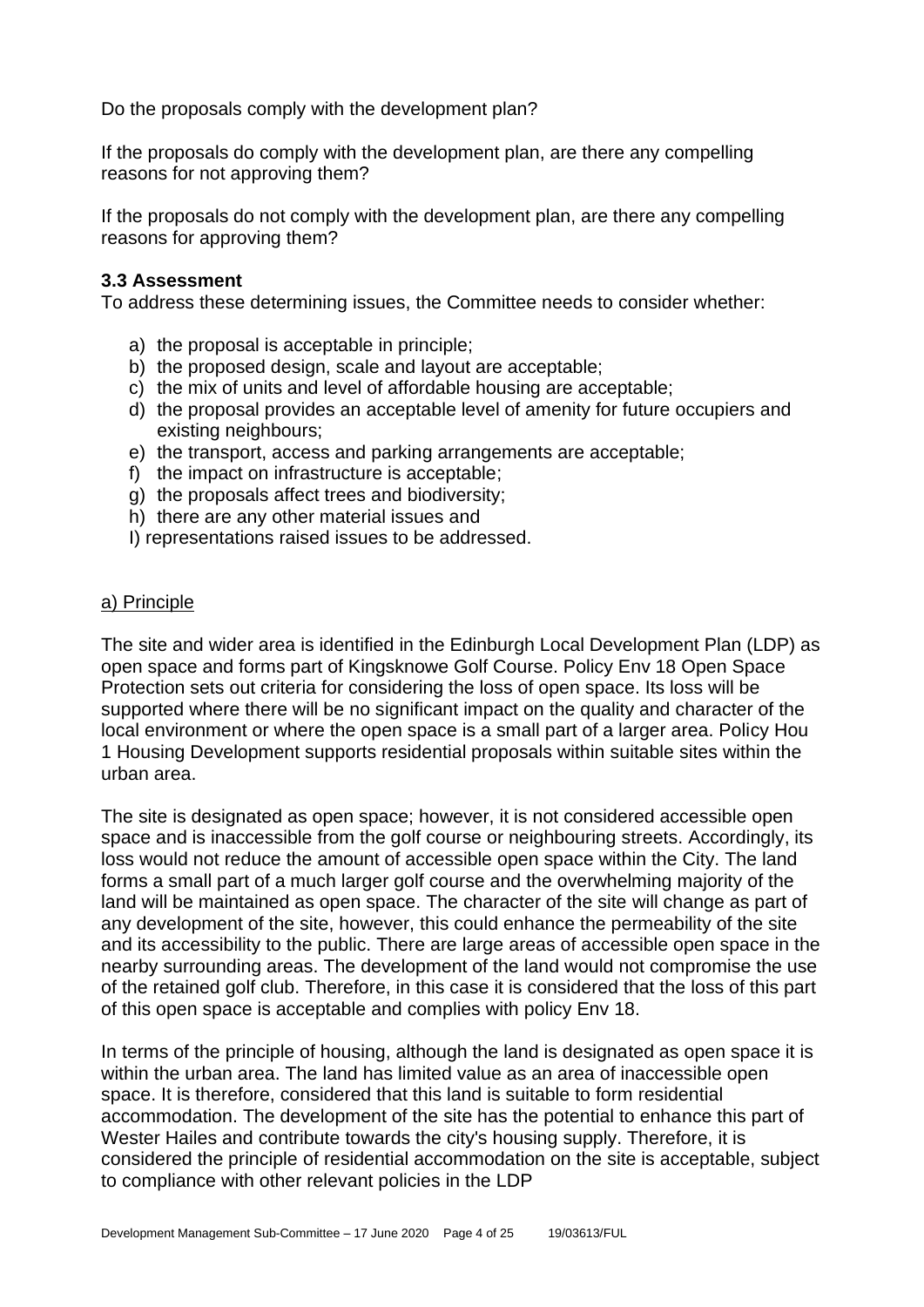# b) Design, Scale and Layout

Policy Des 1 Design Quality and Context, Des 2 Co-ordinated Development, Des 3 Development Design - Incorporating and Enhancing Existing and Potential Features, LDP Policy Des 4 - Development Design - Impact on Setting , Des 7 Layout Design and Des 8 Public Realm and Landscape Design of the LDP support schemes with a comprehensively designed layout and demonstrate an integrated approach to the layout of buildings, streets, footpaths and open space. Layouts should incorporate and enhance existing features contributing towards a sense of place. The layout should connect with the wider network and encourage walking, cycling and support public transport. Policy Hou 4 - Housing Density seeks an appropriate density having regard to the characteristics of the area and creating an attractive residential environment.

#### **Layout and Density**

The development proposes three blocks of flats comprising two 'L' shaped blocks and one rectangular block arranged around the perimeter of the site. The orientation of the buildings will face onto the existing streets providing an active frontage onto Clovenstone Road and Clovenstone Gardens. Private gardens and edges are provided at ground floor level apartments and provide defensible space. Communal open space and public open space surround the setting of the flatted blocks. The open space will incorporate formal planting and additional tree planting providing an attractive landscaped layout to the site.

Pedestrian and cycling routes are accessed from Clovenstone Road and Clovenstone Gardens providing routes through and around the site. Vehicular access is gained from Clovenstone Road between block A and B to a small car park courtyard. Additional car parking will be incorporated within Clovenstone Road and Clovenstone Gardens. The layout compliments and builds upon the surrounding character of the existing Wester Hailes housing. This proposal provides blocks within a landscaped setting and will provide an active frontage to the existing streets whilst, facilitating better permeability through the site for pedestrian and cyclists. An active street frontage will increase activity on Clovenstone Road and Clovenstone Gardens and enhance their setting. A clear hierarchy of routes and public spaces has been reinforced within the site.

The residential density equates to 115 units/ha. This is higher than the density of the surrounding Wester Hailes area, which incorporates significant areas of open space. The proposal retains elements of boundary trees and landscape to compliment the proposal and makes efficient use of the land to deliver a higher density, which is appropriate in this area of good public transport provision.

# **Height, Scale and Massing**

The character of the area is predominantly flatted accommodation between four and six storeys. The surrounding flats are plain in design with render finish in a range of colours and pitched roof. The style and finish are typical of their time of the development of Wester Hailes. There are a few modern additions to the area including Wester Hailes Park which incorporate some of these characteristics but include some contemporary design features including wider opening and balconies.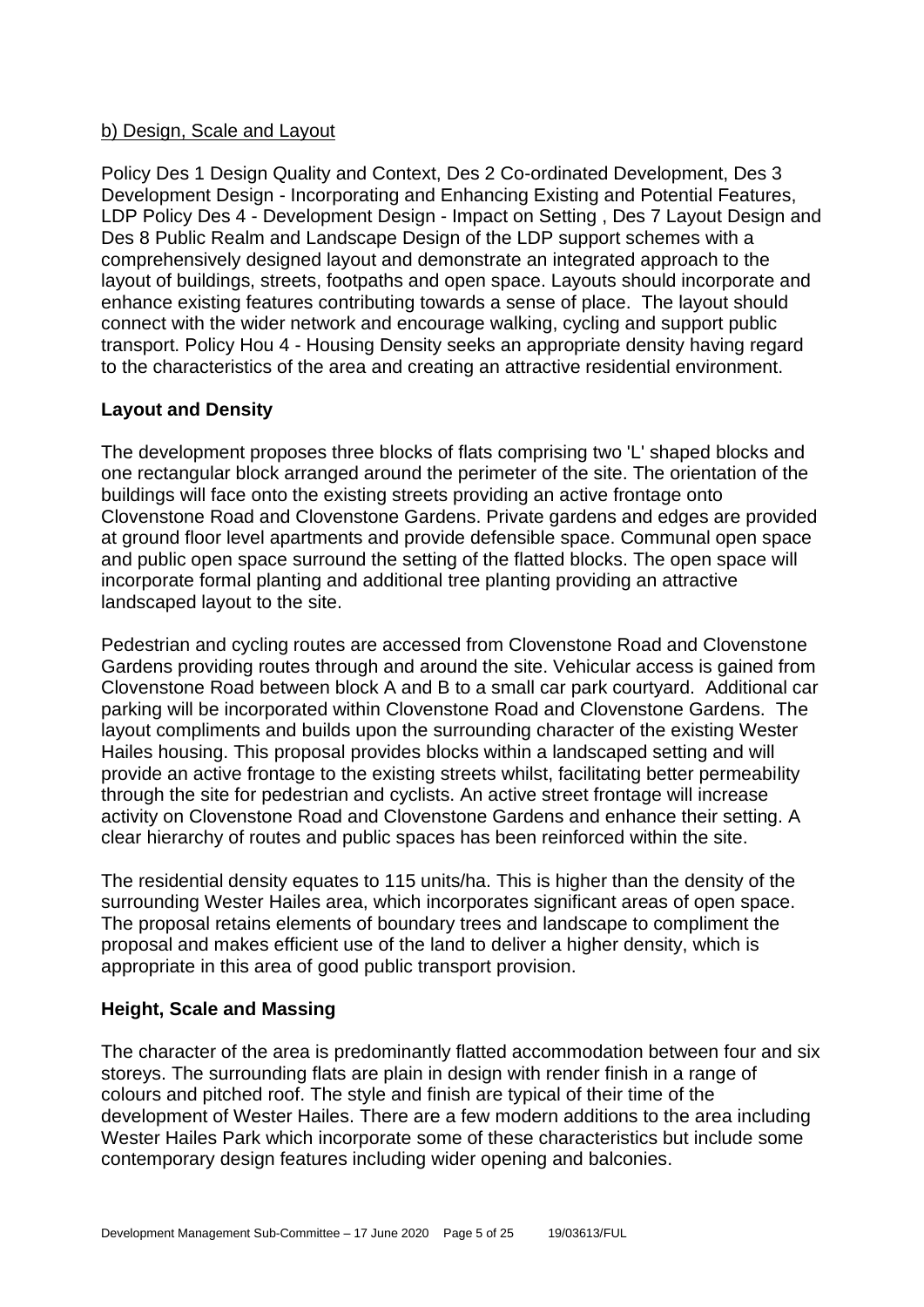The proposed massing of this proposal responds to the character of the neighbouring sites in order to successfully integrate into the urban grain of Wester Hailes.

The proposed maximum height of the proposal is around 20m on block C to the south of the site, which sits at a similar height to the flats opposite. The lowest point is on block A, to the north where the height is around 12m. Overall, in the context of the neighbouring buildings the proposal sits comfortably within its surroundings. The southern edge of the site will correlate with the massing of the flats opposite and steps down towards the junction and continues to step down further along Clovenstone Road. The roof geometries are flat with apexes which follow the contours of the land and lead the eye to key vistas.

The applicant has submitted views that demonstrate that the development will sit comfortably within the wider townscape. Analysis of key views shows that proposed buildings sit within view W9 - Pentlands from Sighthill and Broomhouse. The proposals have been designed to ensure that the characteristics of this view and the skyspace are maintained.

# **Design and Materials**

The scheme will provide a positive relationship with the existing road and provide an attractive setting and active street frontage. The flatted blocks will sit within landscaped grounds and incorporate elements of the existing landscape to form a sensitive edge to the street and provide privacy for future residents. The landscape incorporates new pedestrian routes that will enhance permeability through the site. The external space fronting Clovenstone Gardens and Clovenstone Road will form part of the public realm. The blocks are comprised of two rectangular and one 'L' shaped block with Juliet balconies, rectangular windows fenestration. The blocks are predominantly brick and use two tones including a grey and cream brick. The two tones are used on the external walls facing onto the public realm and off-white render is included to the rear. Windows and doors will use grey uPVC. Brick is a characteristic of the area and the Juliet balconies; large window fenestration and roof articulation will provide a contemporary design to these blocks within a landscaped setting.

Therefore, the proposal complies with policies Des 1, Des 2, Des 3, Des 4, Des 7, Des 8 and Hou 4 of the LDP.

#### c) Housing Mix and Affordable Housing

LDP Policy Hou 2 - Housing Mix requires a mix of housing types and sizes on suitable sites. The EDG stipulates that internal space standards should be at least 52 square metres per one bedroom unit, 66 square metres per two bedroom unit and 81 square metres per three bedroom unit.

The Edinburgh Design Guidance requires residential schemes to include 20% family housing classed as three bedrooms or more. This proposal whilst, only 19% is a minor infringement on the guidance and the mix will provide a good range of quality housing and is acceptable. All units accord with the internal space guidelines and in most flats exceed the guidance. The mix of units will make a positive contribution to the residential accommodation within this community.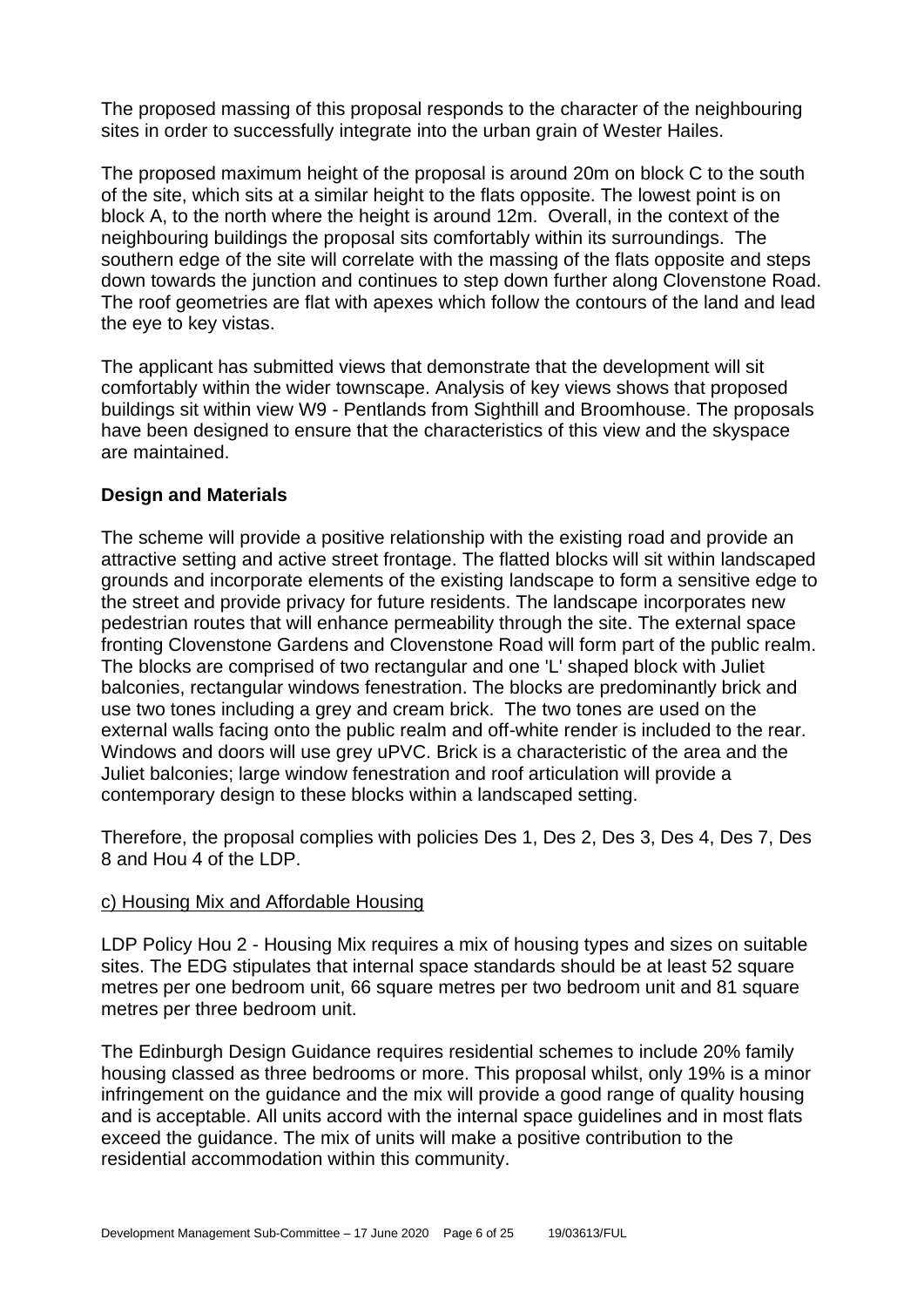# **Affordable Housing**

Policy Hou 6 Affordable Housing of the LDP requires developments of 12 or more units to include provision for affordable housing amounting to 25% of the total number of units proposed.

The scheme proposes 100% affordable housing (25% of which will be secured though a suitable legal agreement). All units meet the Edinburgh Design Guidance and Housing Association Design Guidance size and space standards. The approach taken will support the delivery of a mixed sustainable community and supported by the affordable housing team. Therefore, the proposal complies with policy Hou 2 and Hou 6 of the LDP and will make a significant contribution to affordable housing needs.

#### d) Amenity

Policy Des 5 Development Design - Amenity of the LDP supports development where it can be demonstrated that neighbours and future occupiers will have an acceptable level of amenity in relation to noise, daylight, sunlight, privacy and outlook. The Edinburgh Design Guidance sets out standards for protecting residential amenity and how it will be assessed. Policy Hou 3 Private Green Space in Housing Development requires a minimum of 20% of the total site area should be useable communal greenspace.

The applicant has demonstrated that the level of daylighting to the proposed development and the impact on neighbouring properties is acceptable. The existing windows were assessed by Vertical Sky Component (VSC) and showed minimal overshadowing to the neighbouring properties. All habitable rooms in the proposed development meet the right to light criteria and therefore, adequate daylight is maintained to the existing neighbouring properties and will be achievable for the proposed properties. All properties will be dual aspect and enhance internal amenity of the proposal flats.

The site exceeds the requirements for at least 20% of the site to be useable communal greenspace and will provide attractive amenity spaces surrounding the blocks. The Edinburgh Design Guide (EDG) requires half of new garden space to be capable of receiving potential sunlight during the spring equinox of more than two hours and the applicant has demonstrated that this is achievable on this site

In terms of privacy, the proposed flats are set sufficiently back from the existing properties. The set back and orientation will not result in significant overlooking or loss of privacy to the existing neighbours. The proposed flats incorporate a buffer zone between public spaces and the façade is created by the formation of gardens with edging and soft landscaping of privacy planting. The buildings are set above the existing street level and avoid eye level views into private properties. The proposals therefore, comply with policy Hou 3 and Des 5 and will provide a high level of internal and external amenity.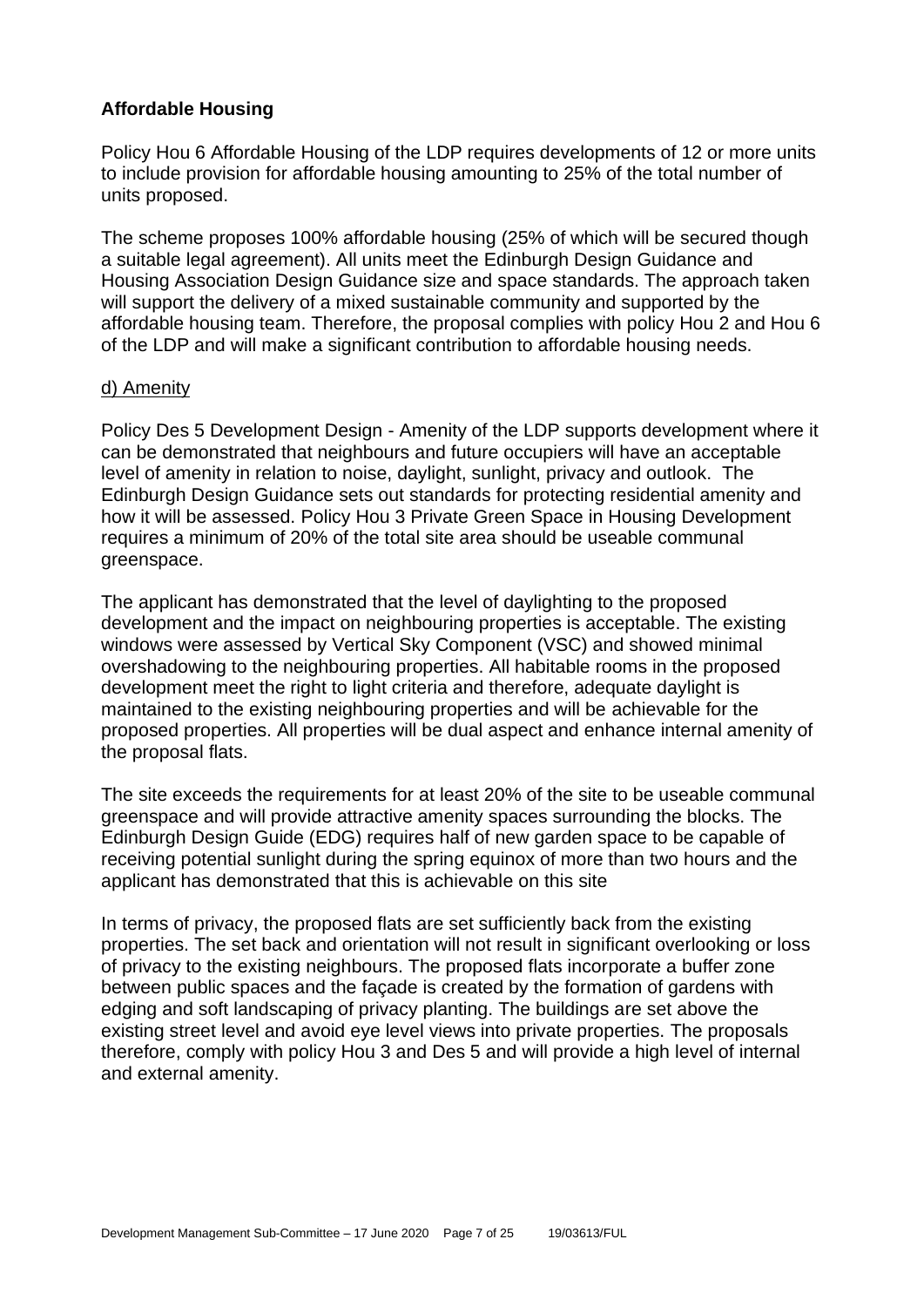#### e) Transport

The scheme has been assessed against policies Tra 2 - Private Car Parking, Tra 3 - Private Cycle Parking. Any parking provision should comply with the standards set out in the Edinburgh Design Guidance and incorporated within the scheme.

As part of the development proposals pedestrian routes will be introduced through the site and connect residential developments along Clovenstone Gardens and Clovenstone Road. The routes will form part of a high-quality landscaped link, with zebra crossings provided on Clovenstone Road and Clovenstone Gardens to support permeability and integrate this new community into the existing areas of Wester Hailes. A bus shelter will be provided on Clovenstone Road to enhance public transport accessibility. The Transport Authority have included indicative costings and are satisfied these are proportionate and reasonable to the proposed development and can be secured through a suitable legal agreement.

The car parking provision is 30 spaces, including six electric vehicle charge points, six disabled spaces. The maximum standards allow for a maximum of 69 spaces. However, given the low levels of car ownership in the area, accessible location of the site and the Council's aspirations to encourage active travel a lower level of provision is encouraged. Cycle provision of 124 spaces is provided across six internal secure cycle stores spread across the three blocks.

The new road and parking are designed to make efficient use of the required vehicle turning area. The new road incorporated localised narrowing to create an attractive walking environment. The applicant has submitted a Transport Assessment in support of the application and demonstrates there is adequate capacity on the network to accommodate this development and this proposal prioritises walking, cycling and public transport. The layout minimises vehicle space and accords with Designing Streets.

The Roads Authority was consulted and raised no objections and the proposals comply with policies Tra 2 and Tra 3.

#### f) Infrastructure

LDP Policy Del 1 requires contributions to the provision of infrastructure to mitigate the impact of development. The Action Programme and Developer Contributions and Infrastructure Delivery Supplementary Guidance sets out contributions required towards the provision of infrastructure.

The Council's Action Programme identifies the need for additional secondary school capacity and primary school classes. Communities and Families provided a consultation response which sets out the level of developer contributions required for this proposal which falls within Sub-Area F-1 of the Firrhill Education Contribution Zone within the Developer Contributions and infrastructure Delivery Supplementary Guidance. The assessment was based on 47 flats (excluding one-bedroom flats), using the established 'per flat' rates for that zone. The total infrastructure contribution required is £46,060. The scheme complies with policy Del 1 with the requirement for a suitable legal agreement to secure this contribution.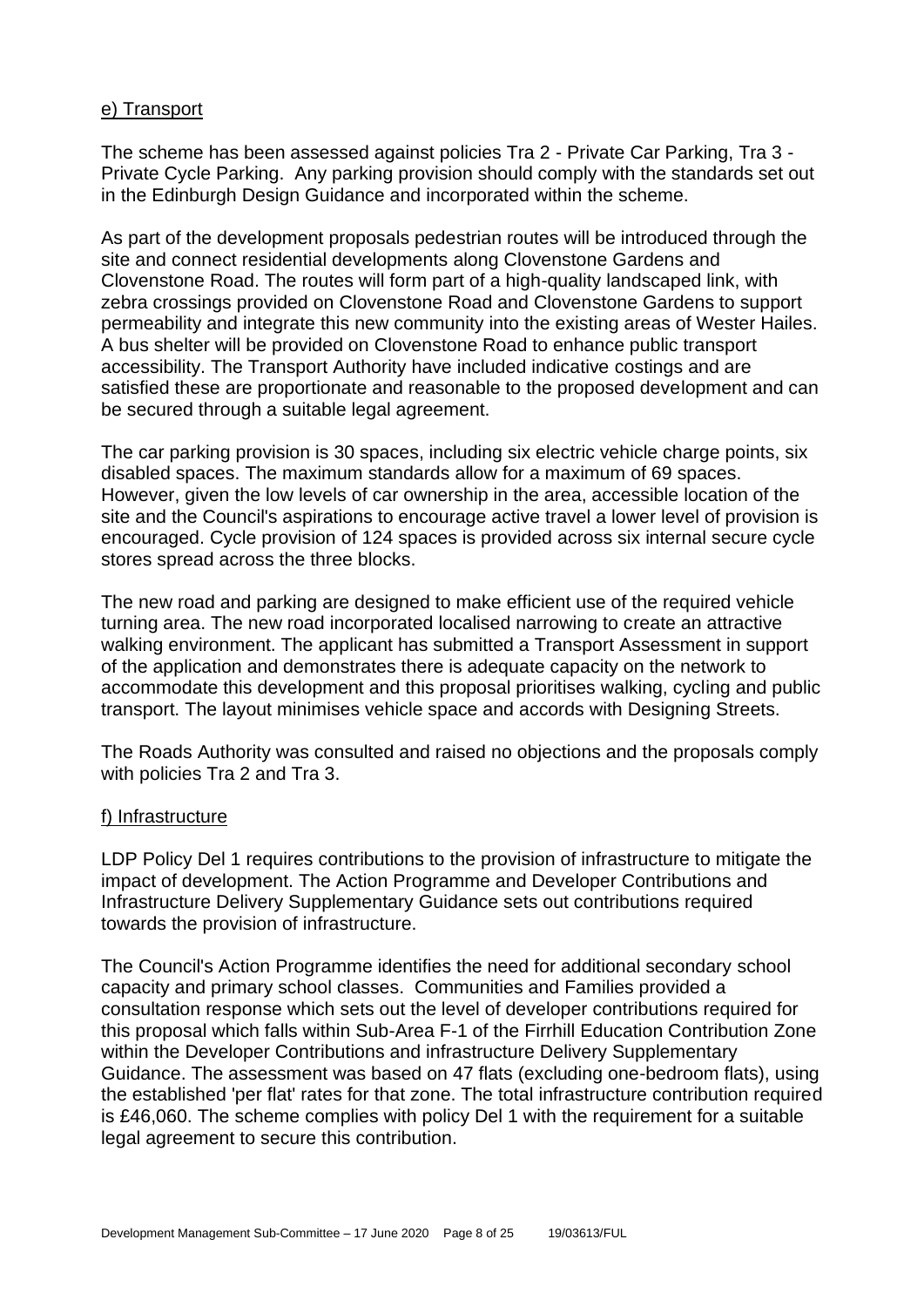# g) Trees and Biodiversity

Policy Env 12 Trees will only support the loss of trees worthy of retention unless for good arboriculture reasons. Where permission is granted replacement planting of appropriate species and numbers will be required to offset the loss to amenity. Policy Env 16 Species Protection will only support development where a full survey has been carried out of the status of species and their use of the site and suitable mitigation is proposed.

The perimeter of the site is enclosed with unmanaged hedgerow, tree groups and woodland which provide screening to the site. The trees within the site are not subject to any statutory protection. The proposals would necessitate the removal of around 26 trees, areas of woodland and hedgerow to accommodate the development. The existing woodland to the north of the site bounding the golf course will be unaffected and maintain the visual screen. The existing woodlands along the southern section of the western boundary will need to be removed and woodland wrapping around the south-west corner will be partly removed. Whilst, the existing planting is in good condition the proposed landscaping plan includes extensive replacement tree planting of 32 trees to compensate for their removal. Details within landscaping plan include 20% long-lived, large scale trees, planted borders and shrubs to compensate for the loss of the existing planting.

A parallel application has been submitted for landscaping to the west of the site and its implementation prior to occupation of this development is subject to a condition. This proposal will include maintenance of the existing trees, pockets of wild meadow flows and spring bulbs. Overall, the proposed landscaping compensates for the loss of some of the existing trees and hedgerow. The existing woodland is not worthy of retention and complies with policy Env 12.

An Ecological Appraisal has been submitted as part of the background documents for the application. The report found no important habitats or protected species on the site. A range of trees, bushes, whips and ground cover are proposed as part of the landscaping strategy. To support biodiversity swift and bat nesting boxes will be incorporated a high level on all elevations and complies with policy Env 16.

#### h) Other Matters

# **Flooding and Drainage**

The applicant has provided the relevant flood risk assessment and surface water management information for the site as part of the self-certification (with third party verification) process. The proposals meet the Council's requirements. SEPA has no objection to the application. The proposal is acceptable in terms of flood risk, drainage and surface water management requirements and complies with LDP Policy Env 21 Flood Protection.

# **Waste**

An acceptable waste strategy has been agreed by Waste and they do not raise any objections to the proposal.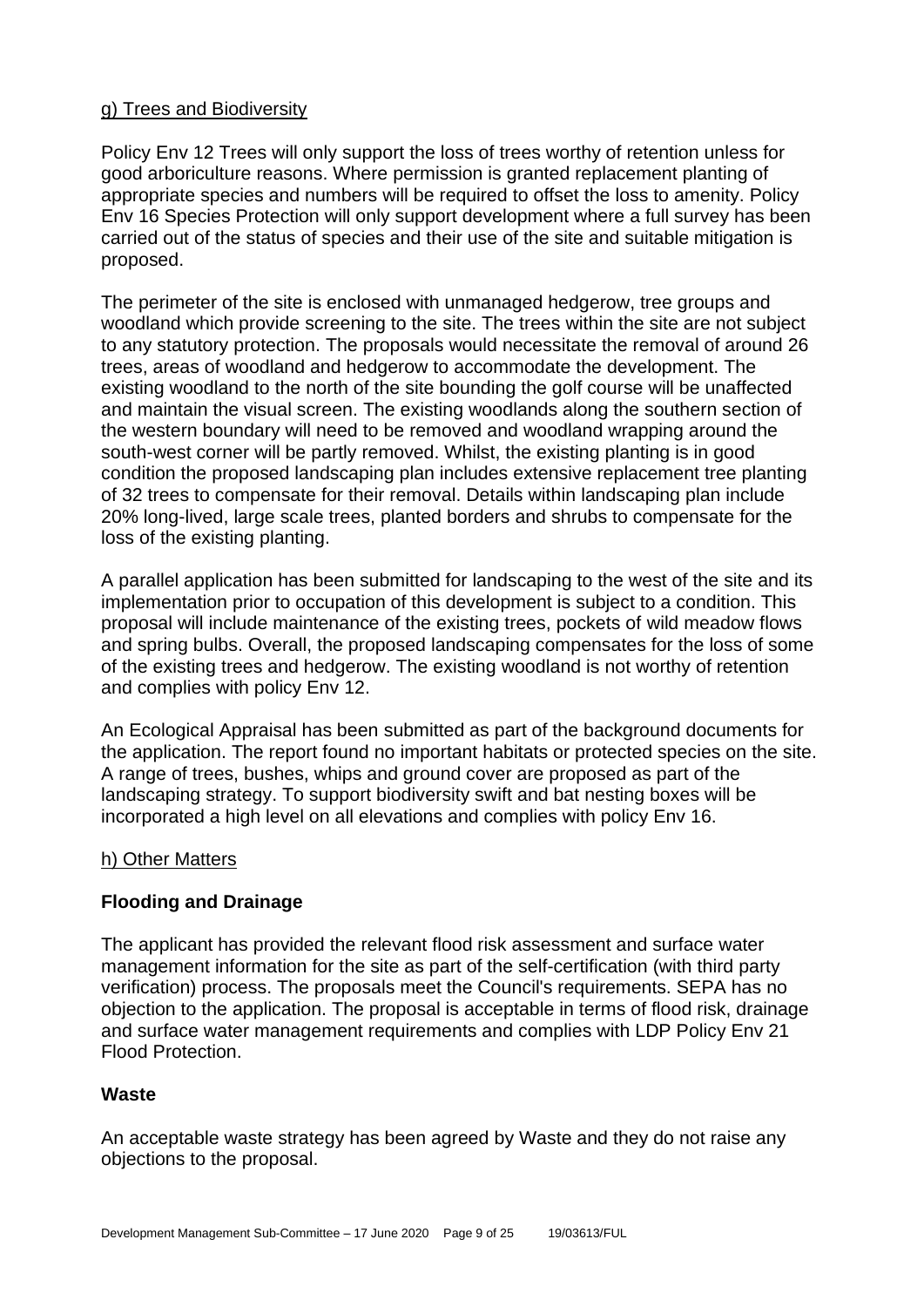# I) Public Comments

Comments on scheme are as follows:

#### **Material Comments - Objections**

- − Traffic; this is addressed in section 3.3 e);
- − Biodiversity; this is addressed in section 3.3 g); and
- − Infrastructure; this is addressed in section 3.3 h).

#### **Non-Material Comments**

- − Loss of private view; and
- − The development would encourage development of other sites.

#### **Community Council**

− Impact on views; this is addressed in section b).

#### **Conclusion**

The proposal complies with the policies within the Edinburgh Local Development Plan. The principle of the use is acceptable, there is no adverse impact on neighbouring amenity, the accommodation will provide a high standard of amenity for future occupiers. The parking and access have been well designed to prioritise active travel and meets the requirements of the Edinburgh Design Guidance. The proposal will provide contemporary, affordable accommodation within a well landscaped setting and contribute towards the regeneration of Wester Hailes. There are no material planning considerations that outweigh this conclusion.

A legal agreement is required to secure education contributions, two zebra crossings, and upgraded bus shelter.

It is recommended that this application be Granted subject to the details below.

# **3.4 Conditions/reasons/informatives**

#### **Conditions:-**

- 1. A detailed specification, including trade names where appropriate, of all the proposed external materials shall be submitted to and approved in writing by the Planning Authority before work is commenced on site; Note: samples of the materials may be required.
- 2. The nests of all species of bird are protected when the nests are active (Wildlife and Countryside Act 1981, as amended). Clearance of any vegetation should avoid the breeding bird season (March to August inclusive). If this is not possible a suitable qualified individual should check the areas prior to removal. The species protection plan for nesting birds in Appendix 1 of the ecological appraisal (April 2019) should be applied.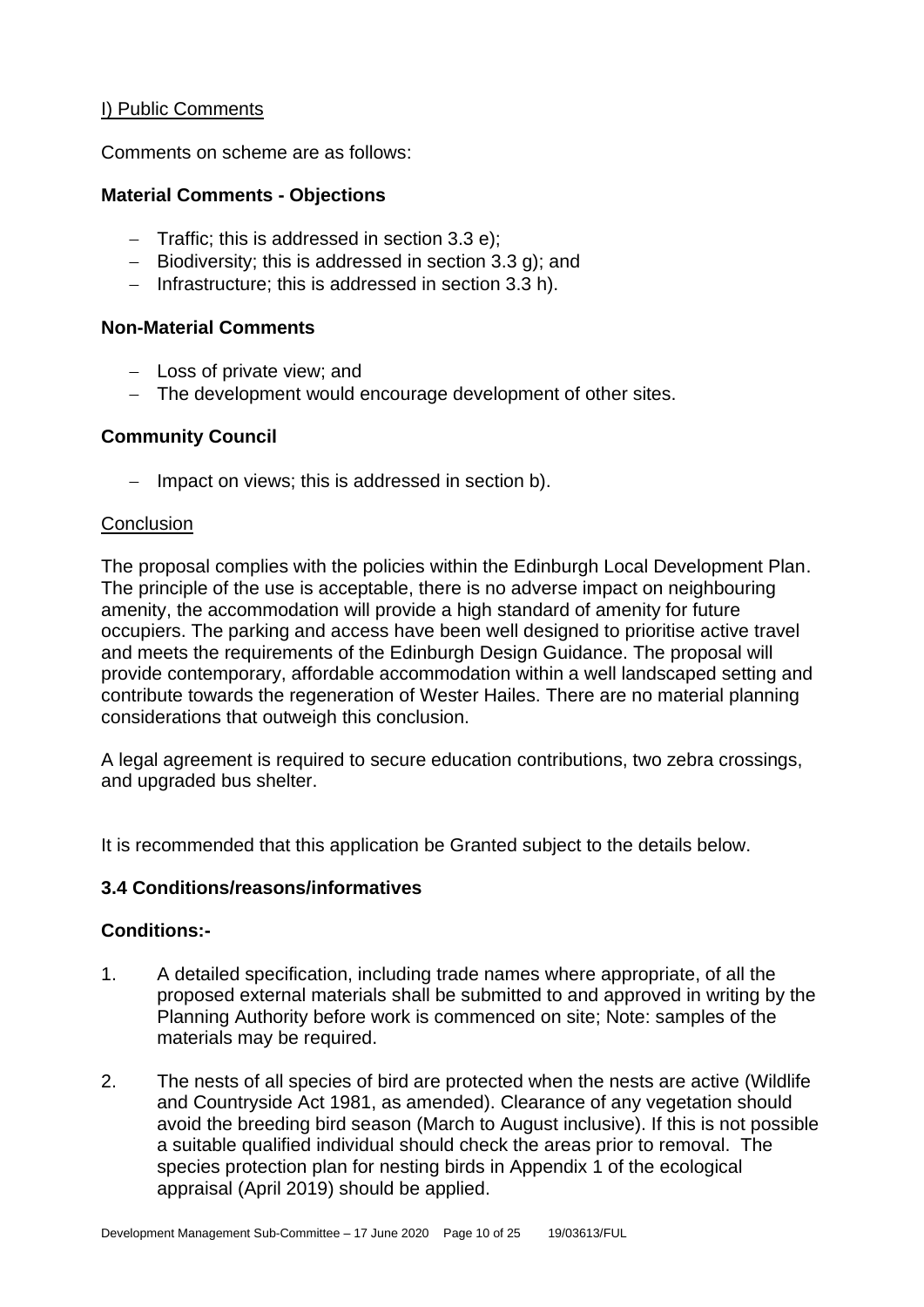- 3. The Japanese Knotweed present onsite must be removed by a specialist contractor in line with current regulations prior to the commencement of works on site.
- 4. The approved landscaping scheme shall be fully implemented within six months of the completion of the development.
- 5. Occupation shall not take place until the access, pedestrian routes and landscaping submitted in drawing reference: 4421 L(21)01 under planning reference: 20/01961/FUL or suitable alternative agreed by the planning authority has been implemented.

#### **Reasons**:-

- 1. In order to enable the planning authority to consider this/these matter/s in detail.
- 2. In order to safeguard the interests of nature conservation.
- 3. In order to safeguard the interests of nature conservation.
- 4. In order to ensure that a high standard of landscaping is achieved, appropriate to the location of the site.
- 5. To ensure the co-ordinated development of the site.

# **Informatives**

It should be noted that:

- 1. The works hereby permitted shall be commenced no later than the expiration of three years from the date of this consent.
- 2. No development shall take place on the site until a 'Notice of Initiation of Development' has been submitted to the Council stating the intended date on which the development is to commence. Failure to do so constitutes a breach of planning control, under Section 123(1) of the Town and Country Planning (Scotland) Act 1997.
- 3. As soon as practicable upon the completion of the development of the site, as authorised in the associated grant of permission, a 'Notice of Completion of Development' must be given, in writing to the Council.
- 4. Consent shall not be issued until a suitable legal agreement, including those requiring a financial contribution payable to the City of Edinburgh Council, has been concluded in relation all of those matters identified in the proposed Heads of Terms.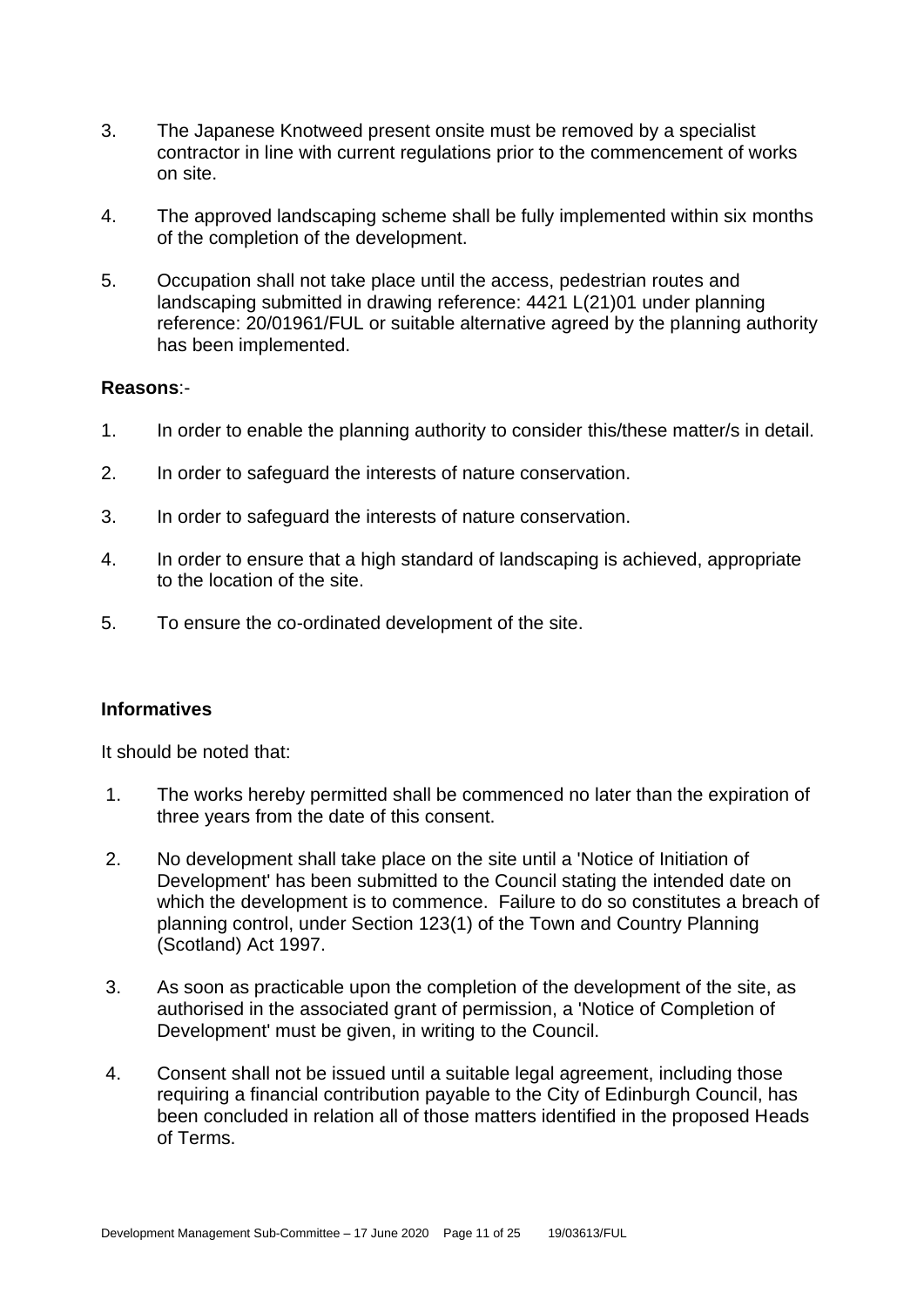#### These matters are:

# **Transport**

The applicant will be required to contribute the sum of £2,000 to progress a suitable order to introduce waiting and loading restrictions on Covenstone Road, Clovenstone Gardens and within the proposed site access as necessary.

The applicant will be required to design and install zebra crossing on Clovenstone Gardens to connect the site to the bus stop and existing ramped access on south side to the satisfaction and at no cost to the Council (see note a for specification);

The applicant will be required to design and install zebra crossing on Clovenstone Road to replace existing uncontrolled crossing island to the satisfaction and at no cost to the Council (see note a for specification).

The applicant will be required to design and install bus shelter on Clovenstone Gardens to the satisfaction and at no cost to the Council (see note b).

#### **Education**

Sub-Area F-1 of the Firrhill Education Contribution Zone: £980 x 47 units = £46,060.

# **Affordable Housing**

25% on site provision secured through suitable legal agreement (18 units) mix as follows:

| 1 bed | 5 |
|-------|---|
| 2 bed | 8 |
| 3 bed | 5 |

The legal agreement should be concluded within 6 months of the date of this notice. If not concluded within that 6 month period, a report will be put to committee with a likely recommendation that the application be refused.

5. Swift nesting bricks and bat nesting boxes should be incorporated in the development as outlined in the Design and Access statement section 3.6 and in accordance with the Edinburgh Design Guidance

# **Financial impact**

#### **4.1 The financial impact has been assessed as follows:**

The application is subject to a legal agreement for developer contributions.

# **Risk, Policy, compliance and governance impact**

**5.1** Provided planning applications are determined in accordance with statutory legislation, the level of risk is low.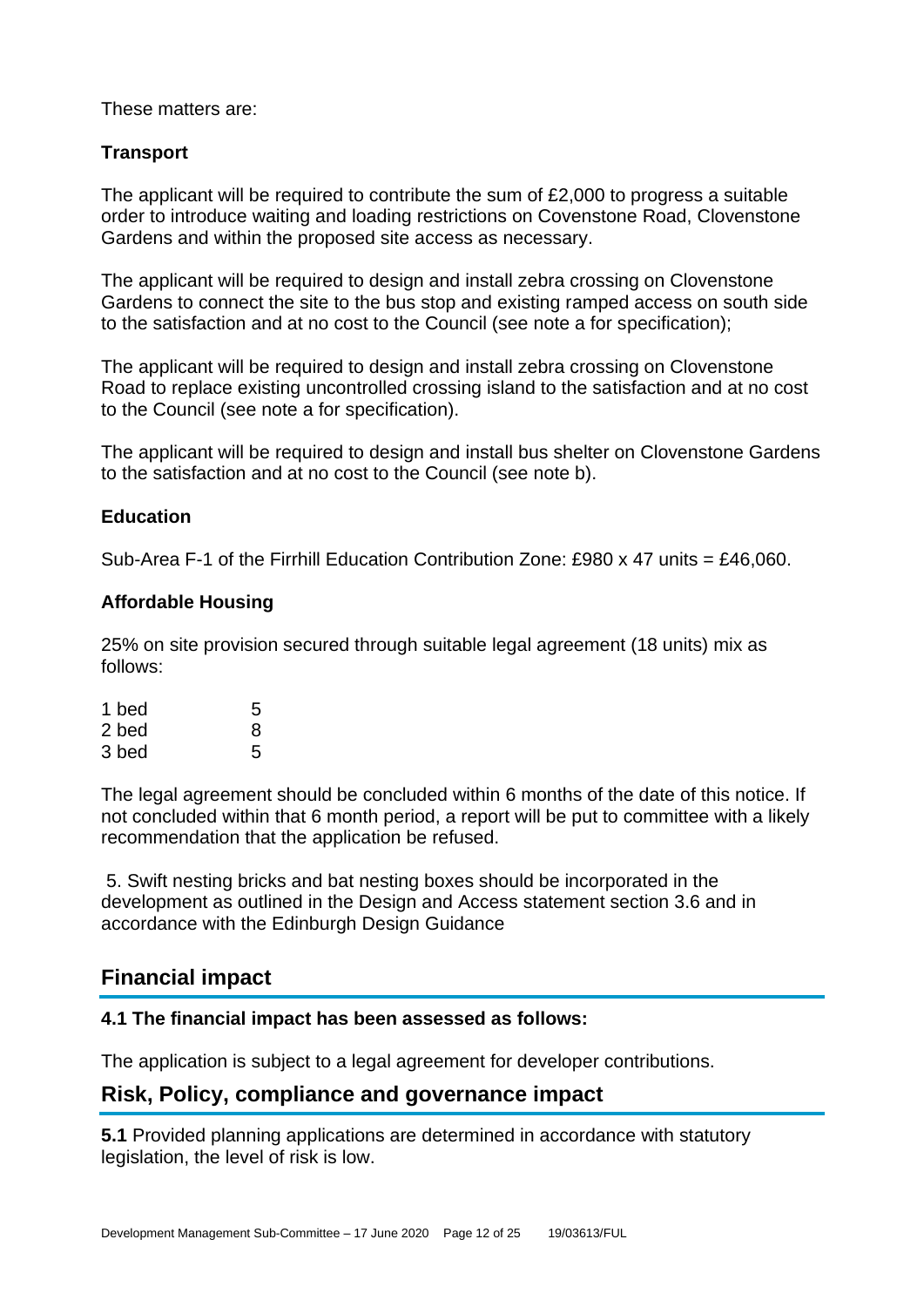# **Equalities impact**

# **6.1 The equalities impact has been assessed as follows:**

The application has been considered and has no impact in terms of equalities or human rights.

# **Sustainability impact**

# **7.1 The sustainability impact has been assessed as follows:**

This application meets the sustainability requirements of the Edinburgh Design Guidance.

# **Consultation and engagement**

# **8.1 Pre-Application Process**

A Proposal of Application Notice was submitted and registered on 15 January 2019. Compies of the Notice were also issued to:

- o Wester Hailes Community Council;
- o Ward Councillors;
- o Wester Hailes Community Trust;
- o Members of Kingsknowe Golf Club and
- o Local residents surrounding the application boundary.

Community consultation events were held throughout February 2019. Full details can be found in the Pre-Application Consultation report, which sets out the findings from the community consultation. This is available to view on the Planning and Building Standards Online services.

A pre-application report on the proposals was presented to the Committee on 6 March 2019.

The proposals were submitted to the Urban Design Panel on 29 May 2019.

# **8.2 Publicity summary of representations and Community Council comments**

# **Scheme One**

The application was publicised on the weekly list of applications on 19 August 2019. Neighbours were notified of the application on 19 August 2019 and 21 days were allowed for comments. The proposals that formed Scheme 1 received three objections. These included a comment from the Wester Hailes Community Council.

# Scheme Two

Neighbours were re-notified on 06 February 2020 to allow for comments to be submitted on revised plans and further information for Scheme 2. Scheme 2 received one objection.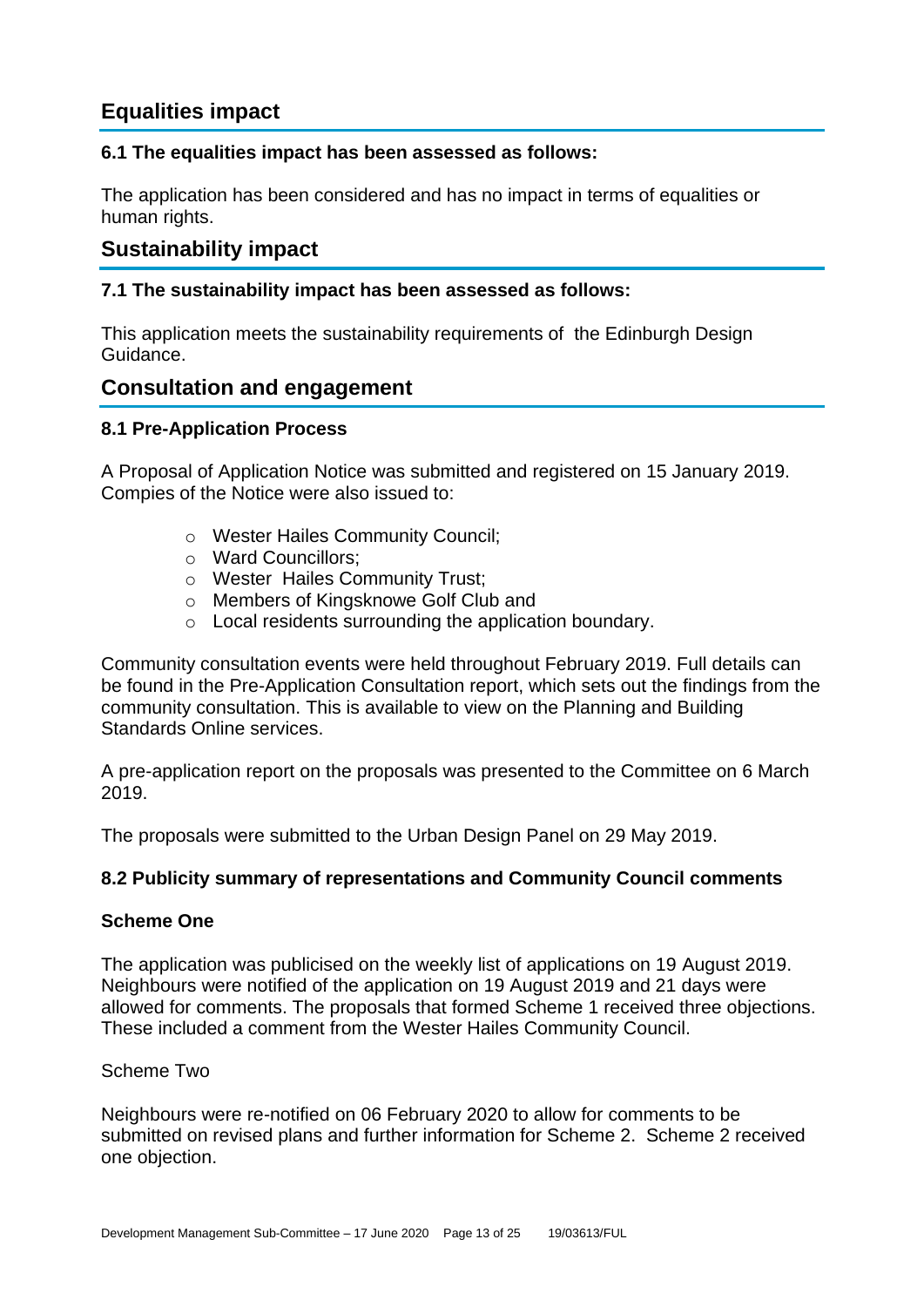A full assessment of the representations can be found in the main report in the Assessment section.

# **Background reading/external references**

- To view details of the application go to
- [Planning and Building Standards online services](https://citydev-portal.edinburgh.gov.uk/idoxpa-web/search.do?action=simple&searchType=Application)
- [Planning guidelines](http://www.edinburgh.gov.uk/planningguidelines)
- [Conservation Area Character Appraisals](http://www.edinburgh.gov.uk/characterappraisals)
- [Edinburgh Local Development Plan](http://www.edinburgh.gov.uk/localdevelopmentplan)
- **[Scottish Planning Policy](http://www.scotland.gov.uk/Topics/Built-Environment/planning/Policy)**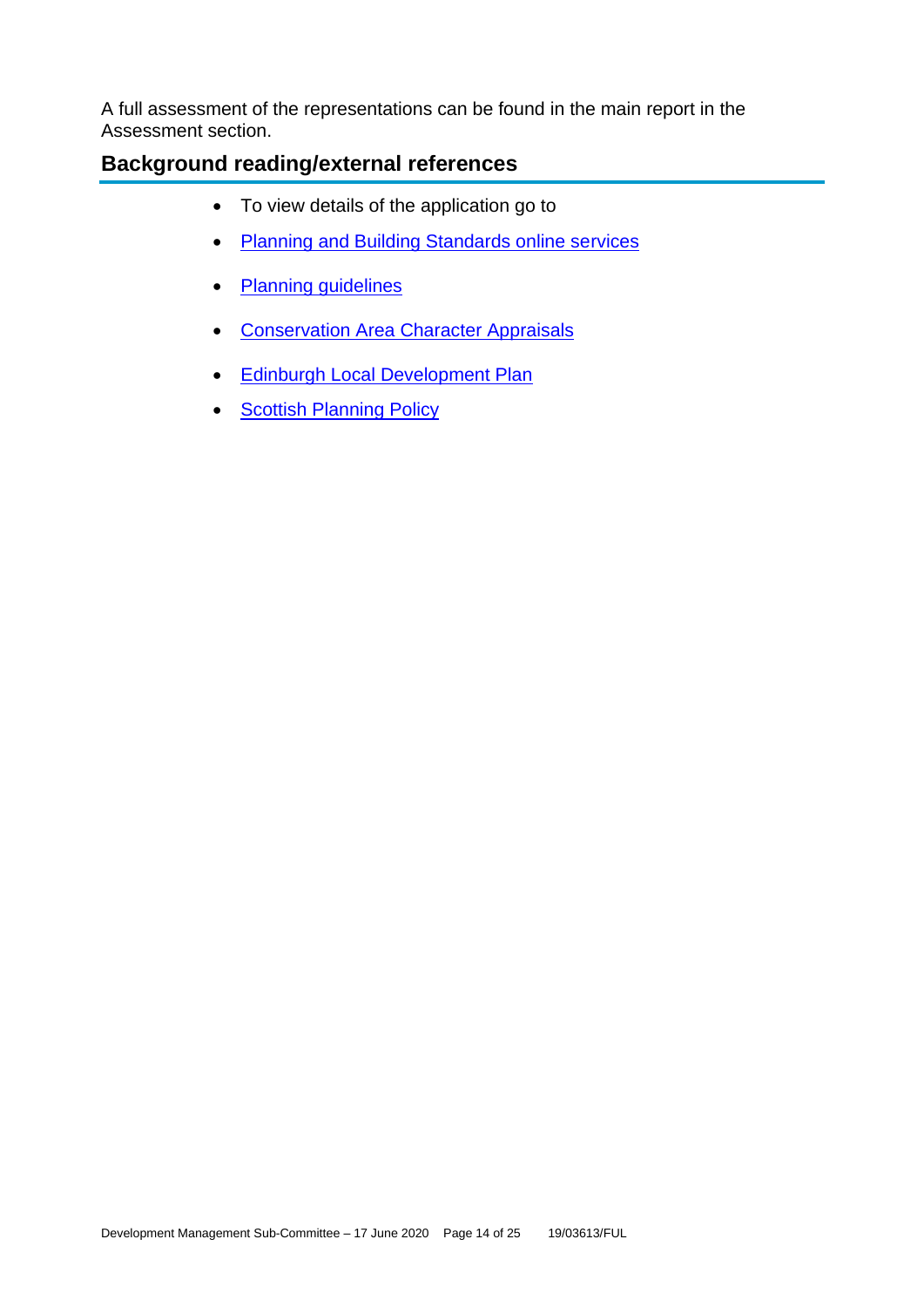| <b>Statutory Development</b><br><b>Plan Provision</b> | Edinburgh Local Development Plan                                       |
|-------------------------------------------------------|------------------------------------------------------------------------|
| Date registered                                       | 15 August 2019                                                         |
| <b>Drawing numbers/Scheme</b>                         | 01, 02B, 03, 04B - 05B, 07C, 07D, 08B, 10, 11A - 17A,<br>$18 -$<br>20, |
|                                                       | Scheme 2                                                               |

**David R. Leslie** Chief Planning Officer PLACE The City of Edinburgh Council

Contact: Declan Semple, Planning Officer E-mail:declan.semple@edinburgh.gov.uk Tel:0131 529 3968

# **Links - Policies**

# **Relevant Policies:**

# **Relevant policies of the Local Development Plan.**

LDP Policy Del 1 (Developer Contributions and Infrastructure Delivery) identifies the circumstances in which developer contributions will be required.

LDP Policy Des 1 (Design Quality and Context) sets general criteria for assessing design quality and requires an overall design concept to be demonstrated.

LDP Policy Des 3 (Development Design - Incorporating and Enhancing Existing and Potential Features) supports development where it is demonstrated that existing and potential features have been incorporated into the design.

LDP Policy Des 4 (Development Design - Impact on Setting) sets criteria for assessing the impact of development design against its setting.

LDP Policy Des 5 (Development Design - Amenity) sets criteria for assessing amenity.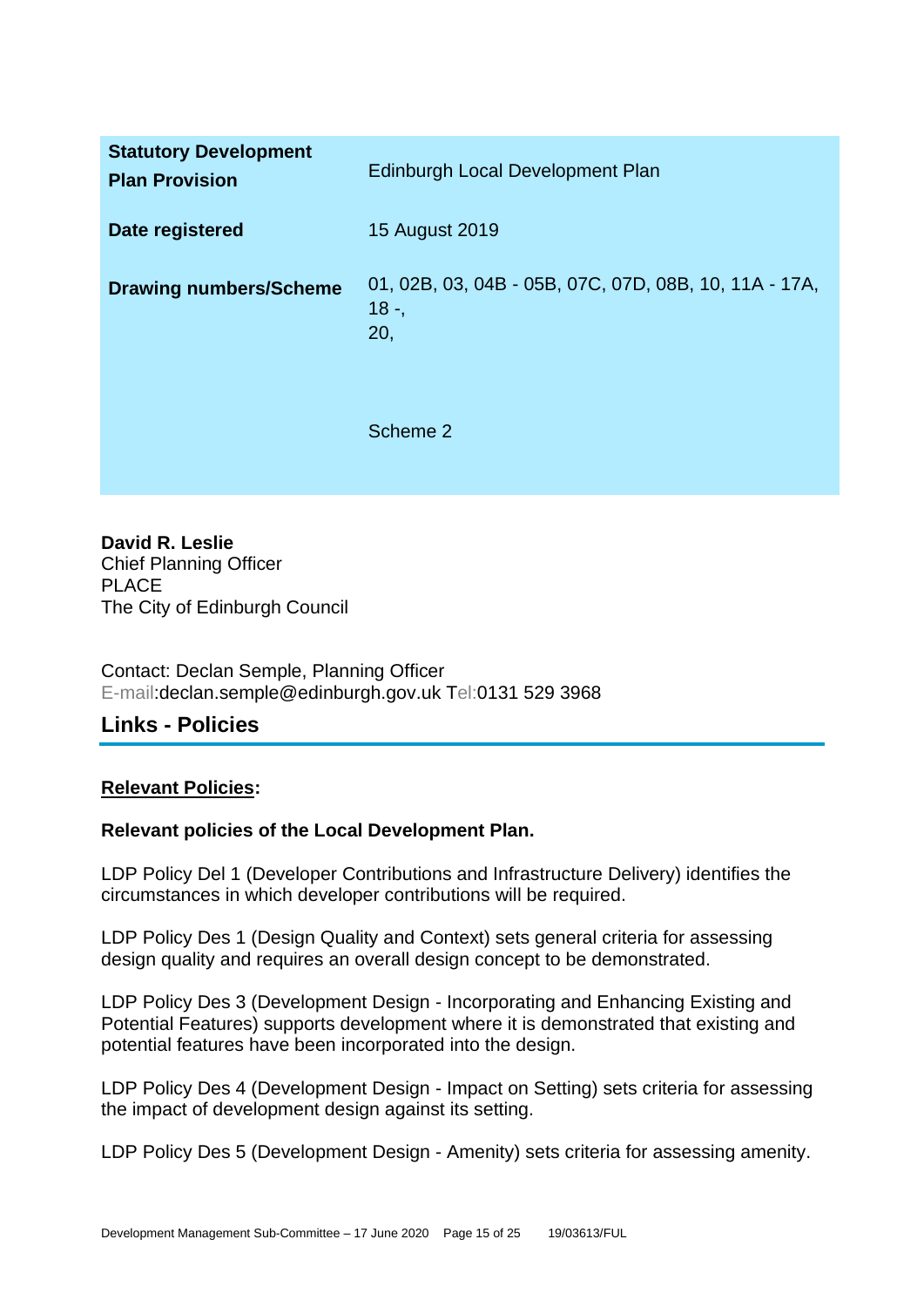LDP Policy Des 6 (Sustainable Buildings) sets criteria for assessing the sustainability of new development.

LDP Policy Des 7 (Layout design) sets criteria for assessing layout design.

LDP Policy Des 8 (Public Realm and Landscape Design) sets criteria for assessing public realm and landscape design.

LDP Policy Env 12 (Trees) sets out tree protection requirements for new development.

LDP Policy Env 18 (Open Space Protection) sets criteria for assessing the loss of open space.

LDP Policy Env 20 (Open Space in New Development) sets out requirements for the provision of open space in new development.

LDP Policy Env 21 (Flood Protection) sets criteria for assessing the impact of development on flood protection.

LDP Policy Env 22 (Pollution and Air, Water and Soil Quality) sets criteria for assessing the impact of development on air, water and soil quality.

LDP Policy Hou 1 (Housing Development) sets criteria for assessing the principle of housing proposals.

LDP Policy Hou 2 (Housing Mix) requires provision of a mix of house types and sizes in new housing developments to meet a range of housing needs.

LDP Policy Hou 3 (Private Green Space in Housing Development) sets out the requirements for the provision of private green space in housing development.

LDP Policy Hou 4 (Housing Density) sets out the factors to be taken into account in assessing density levels in new development.

LDP Policy Hou 6 (Affordable Housing) requires 25% affordable housing provision in residential development of twelve or more units.

LDP Policy Hou 10 (Community Facilities) requires housing developments to provide the necessary provision of health and other community facilities and protects against valuable health or community facilities.

LDP Policy Tra 2 (Private Car Parking) requires private car parking provision to comply with the parking levels set out in Council guidance, and sets criteria for assessing lower provision.

LDP Policy Tra 3 (Private Cycle Parking) requires cycle parking provision in accordance with standards set out in Council guidance.

LDP Policy Tra 4 (Design of Off-Street Car and Cycle Parking) sets criteria for assessing design of off-street car and cycle parking.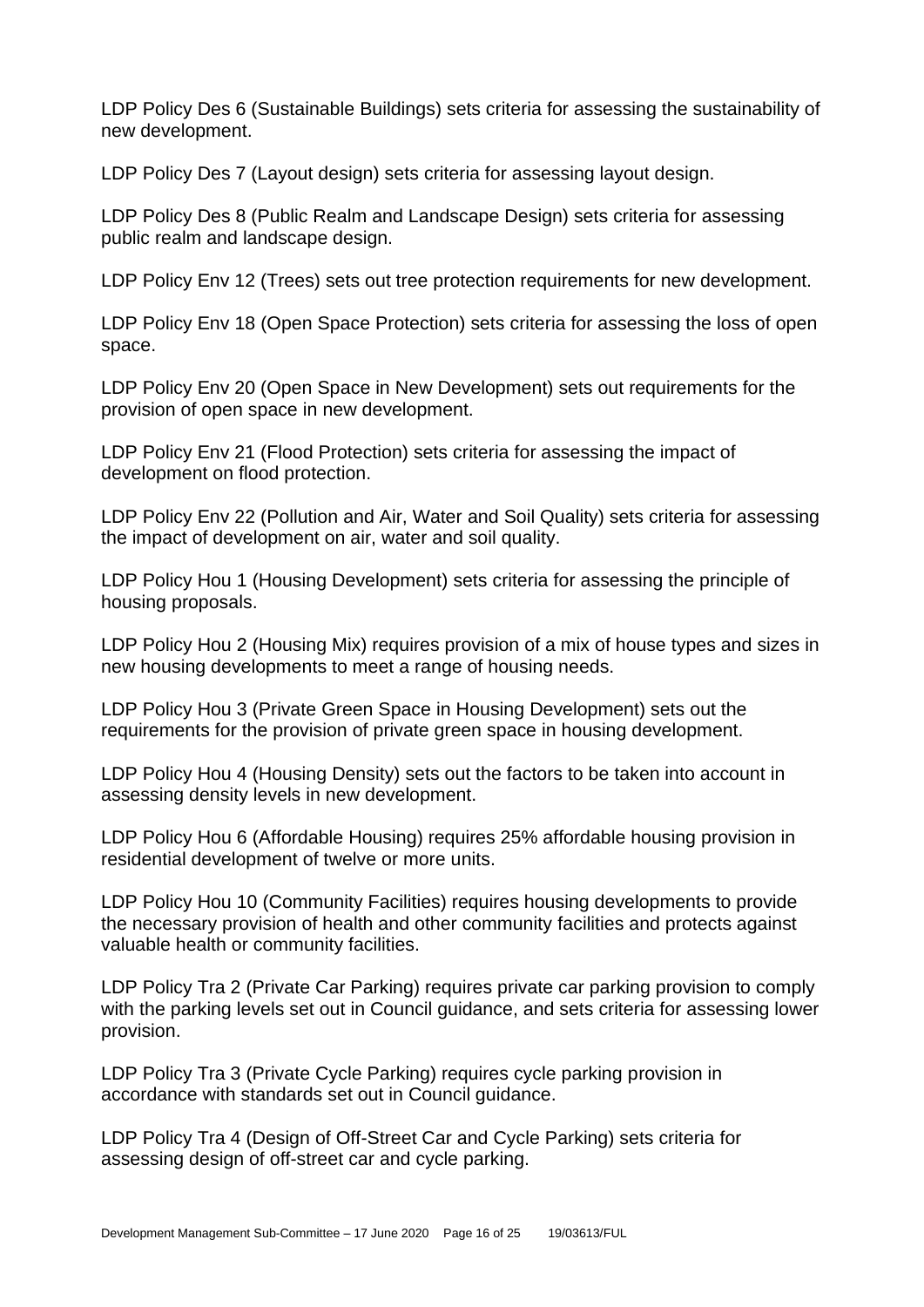Draft Developer Contributions and Infrastructure Delivery SG sets out the approach to infrastructure provision and improvements associated with development.

# **Relevant Non-Statutory Guidelines**

**Non-Statutory guidelines** Edinburgh Design Guidance supports development of the highest design quality and that integrates well with the existing city. It sets out the Council's expectations for the design of new development, including buildings, parking, streets and landscape, in Edinburgh.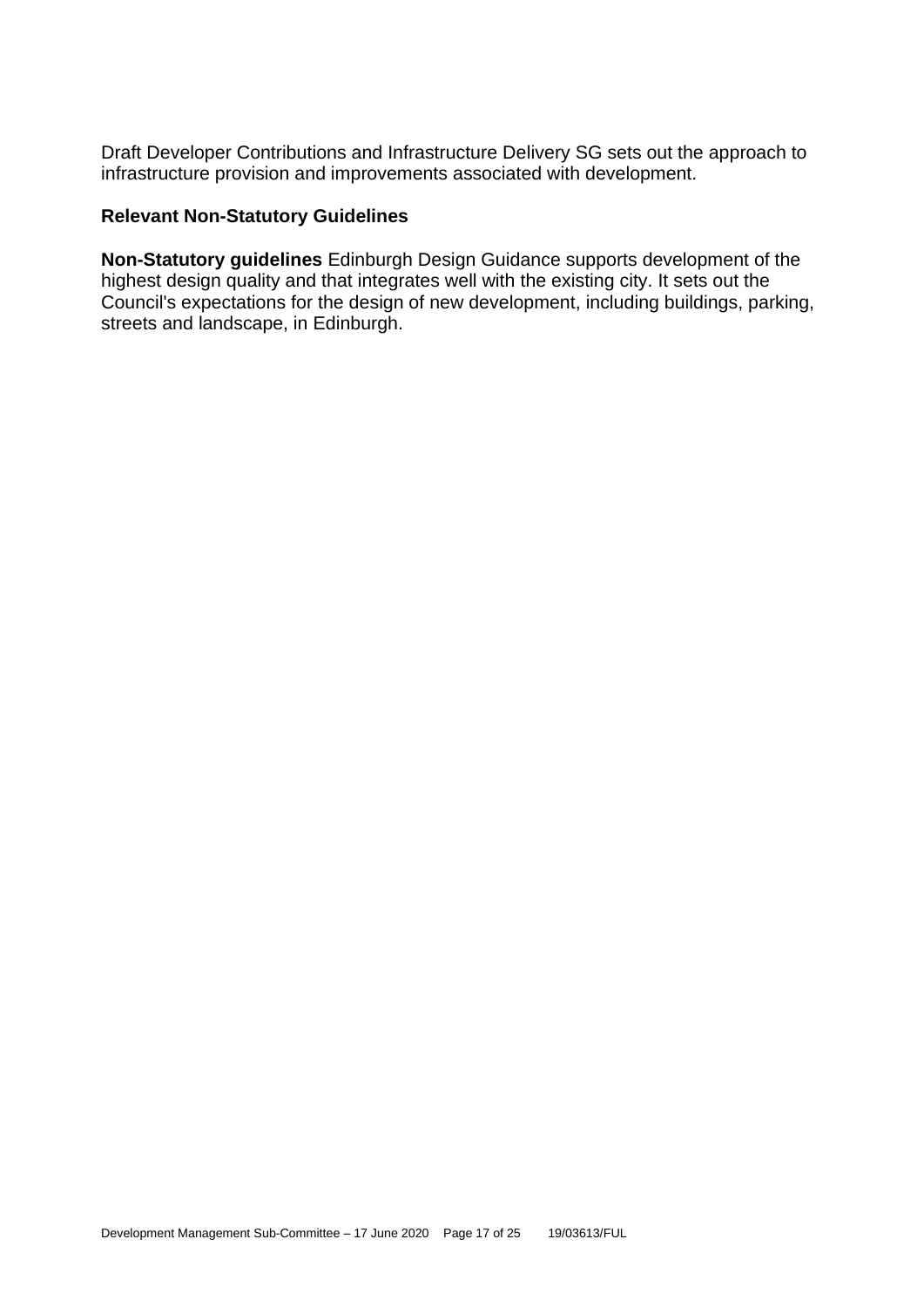# **Appendix 1**

# **Application for Planning Permission 19/03613/FUL At Land North West Of 13, Clovenstone Gardens, Edinburgh Erection of 69 flats and associated works**

# **Consultations**

#### **Communities + Families - response dated 04/10/2019**

*The Council has assessed the impact of the growth set out in the LDP through an Education Appraisal (August 2018), taking account of school roll projections. To do this,*  an assumption has been made as to the amount of new housing development which will *come forward ('housing output'). This takes account of new housing sites allocated in the LDP and other land within the urban area.*

*In areas where additional infrastructure will be required to accommodate the cumulative number of additional pupils, education infrastructure 'actions' have been identified. The infrastructure requirements and estimated delivery dates are set out in the Council's Action Programme (January 2019).*

*Residential development is required to contribute towards the cost of delivering these education infrastructure actions to ensure that the cumulative impact of development can be mitigated. In order that the total delivery cost is shared proportionally and fairly between developments, Education Contribution Zones have been identified and 'per house' and 'per flat' contribution rates established. These are set out in the finalised Supplementary Guidance on 'Developer Contributions and Infrastructure Delivery' (August 2018).* 

*Assessment and Contribution Requirements*

*Assessment based on:*

*47 Flats (22 one-bedroom flats excluded)* 

*This site falls within Sub-Area F-1 of the 'Firrhill Education Contribution Zone'. The Council has assessed the impact of the proposed development on the identified education infrastructure actions and current delivery programme.* 

*The education infrastructure actions that are identified are appropriate to mitigate the cumulative impact of development that would be anticipated if this proposal progressed.* 

*The proposed development is therefore required to make a contribution towards the delivery of these actions based on the established 'per house' and 'per flat' rates for the appropriate part of the Zone.*

*If the appropriate infrastructure contribution is provided by the developer, as set out below, Communities and Families does not object to the application.*

*Total infrastructure contribution required:*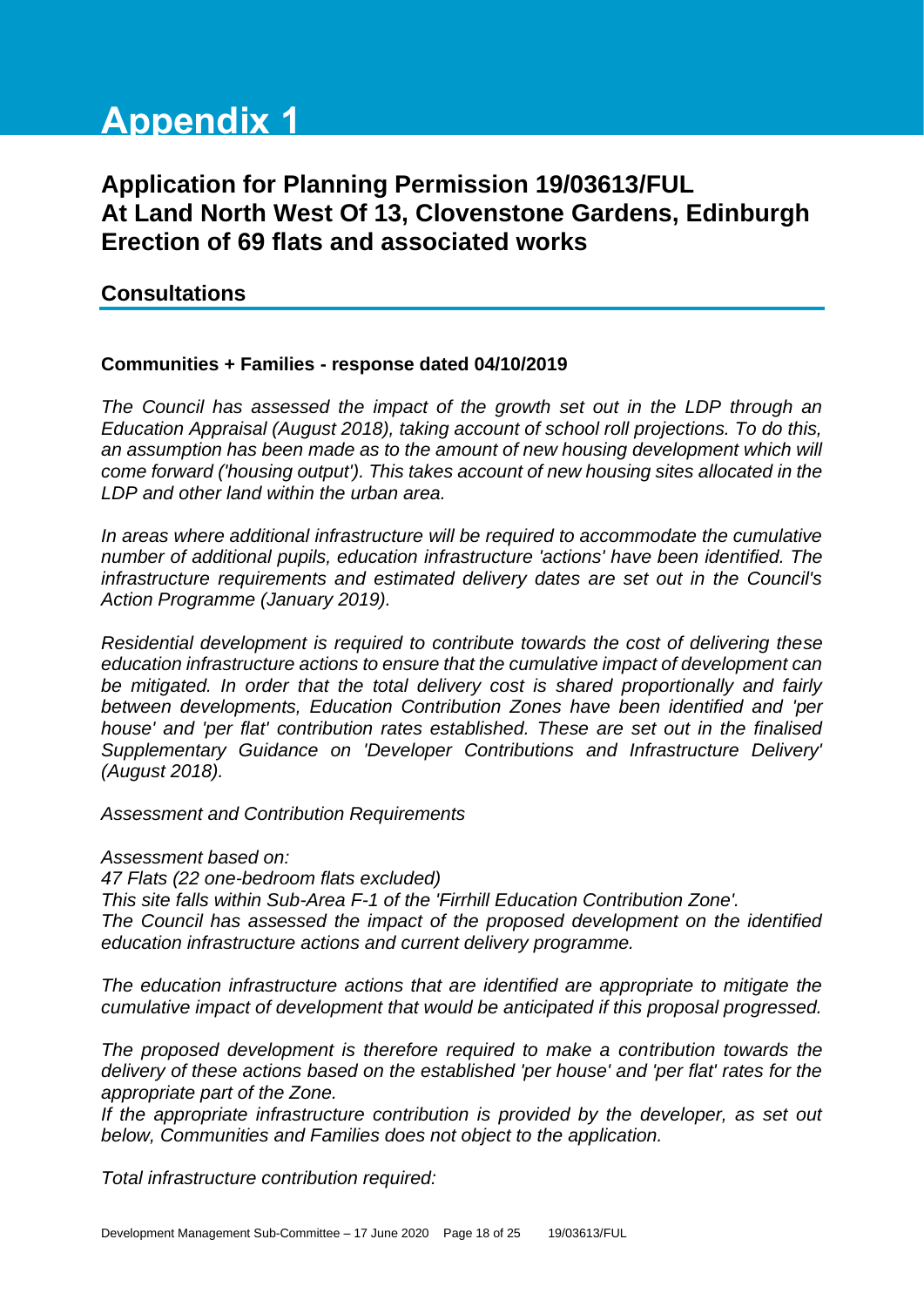*£46,060*

*Note - all infrastructure contributions shall be index linked based on the increase in the BCIS Forecast All-in Tender Price Index from Q4 2017 to the date of payment.* 

# **Affordable Housing response**

*1. Introduction*

*I refer to the consultation request from the Planning Department about this planning application.*

*Housing Management and Development assess housing requirements by tenure to support the city's Affordable Housing Policy (AHP).*

*o The AHP makes the provision of affordable housing a planning condition. The proportion of affordable housing required is set at 25% (of total units) for all proposals of 12 units or more.* 

*o This is consistent with Policy Hou 6 Affordable Housing in the Edinburgh Local Development Plan.* 

*2. Affordable Housing Provision*

*This application is for a development consisting of 69 homes and as such the AHP will apply. There will be an AHP requirement for a minimum of 25% (17) homes of approved affordable tenures. We request that the developer enters an early dialogue with the Council:*

*o The tenure of the affordable housing must be agreed by the Council and;*

*o The Council will identify the Registered Social Landlord(s) (RSLs) to take forward the affordable homes, and deliver a well integrated and representative mix of affordable housing on site.*

*The applicant has stated that the affordable housing will account for 69 (100%) of the new homes across the site and will consist of flatted apartments which will offer an integrated mix of homes. This is welcomed by the department. The affordable homes are tenure blind, fully compliant with latest building regulations and further informed by guidance such as Housing for Varying Needs and the relevant Housing Association Design Guides.* 

*The affordable homes are situated within close proximity (within 400 metres) of regular public transport links and are located next to local amenities.*

# *3. Summary*

*The applicant has made a commitment to provide 100% on site affordable housing and this is welcomed by the department. These will be secured by a Section 75 Legal Agreement. This department welcomes this approach which will assist in the delivery of a mixed sustainable community.*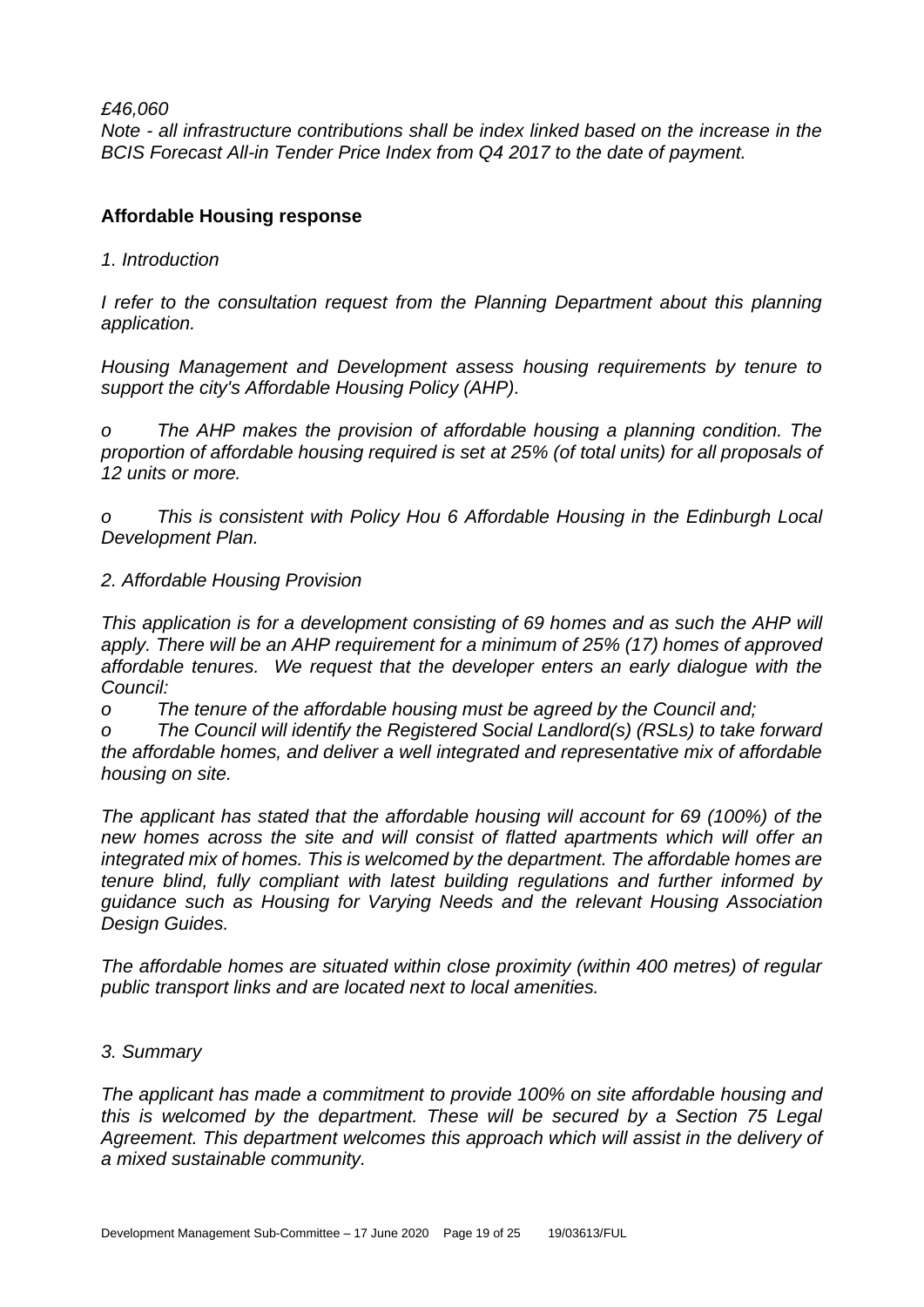*o The applicant, Prospect has entered an early dialogue with the Council and will deliver all of the affordable housing*

All the affordable homes meet the Edinburgh Design Guidance and also meet the *relevant Housing Association Deign Guidance size and space standards* 

*o In the interests of delivering mixed, sustainable communities, the affordable housing policy units are expected to be identical in appearance, an approach often described as "tenure blind"*

*o The applicant will be required to enter into a Section 75 legal agreement to secure the affordable housing element of this proposal.*

*We would be happy to assist with any queries on the affordable housing requirement for this application.* 

# **Environmental Protection - respone dated 19/02/2020**

*I refer to the above and would advise that Environmental Protection has no objections to the proposed development.*

*The application proposes the construction of 69 flats. Residential properties exist to the south and west with a golf course to the north and north-east.* 

*Environmental Protection offers no objection to this development.*

# **Transport - response dated 12/05/2020**

*No objections to the application subject to the following being included as conditions or informatives as appropriate:*

*1. The applicant will be required to contribute the sum of £2,000 to progress a suitable order to introduce waiting and loading restrictions on Covenstone Road, Clovenstone Gardens and within the proposed site access as necessary;*

*2. The applicant will be required to design and install zebra crossing on Clovenstone Gardens to connect the site to the bus stop and existing ramped access on south side to the satisfaction and at no cost to the Council (see note a for specification);*

*3. The applicant will be required to design and install zebra crossing on Clovenstone Road to replace existing uncontrolled crossing island to the satisfaction and at no cost to the Council (see note a for specification);*

*4. The applicant will be required to design and install bus shelter on Clovenstone Gardens to the satisfaction and at no cost to the Council (see note b);*

*5. All accesses must be open for use by the public in terms of the statutory definition of 'road' and require to be the subject of applications for road construction consent. The extent of adoptable roads, including footways, footpaths, accesses, cycle tracks, verges and service strips to be agreed. The applicant should note that this will include details of lighting, drainage, Sustainable Urban Drainage, materials, structures, layout, car and cycle parking numbers including location, design and specification. Particular attention must be paid to ensuring that refuse collection vehicles are able to service the site. The applicant is recommended to contact the Council's waste management team to agree details;*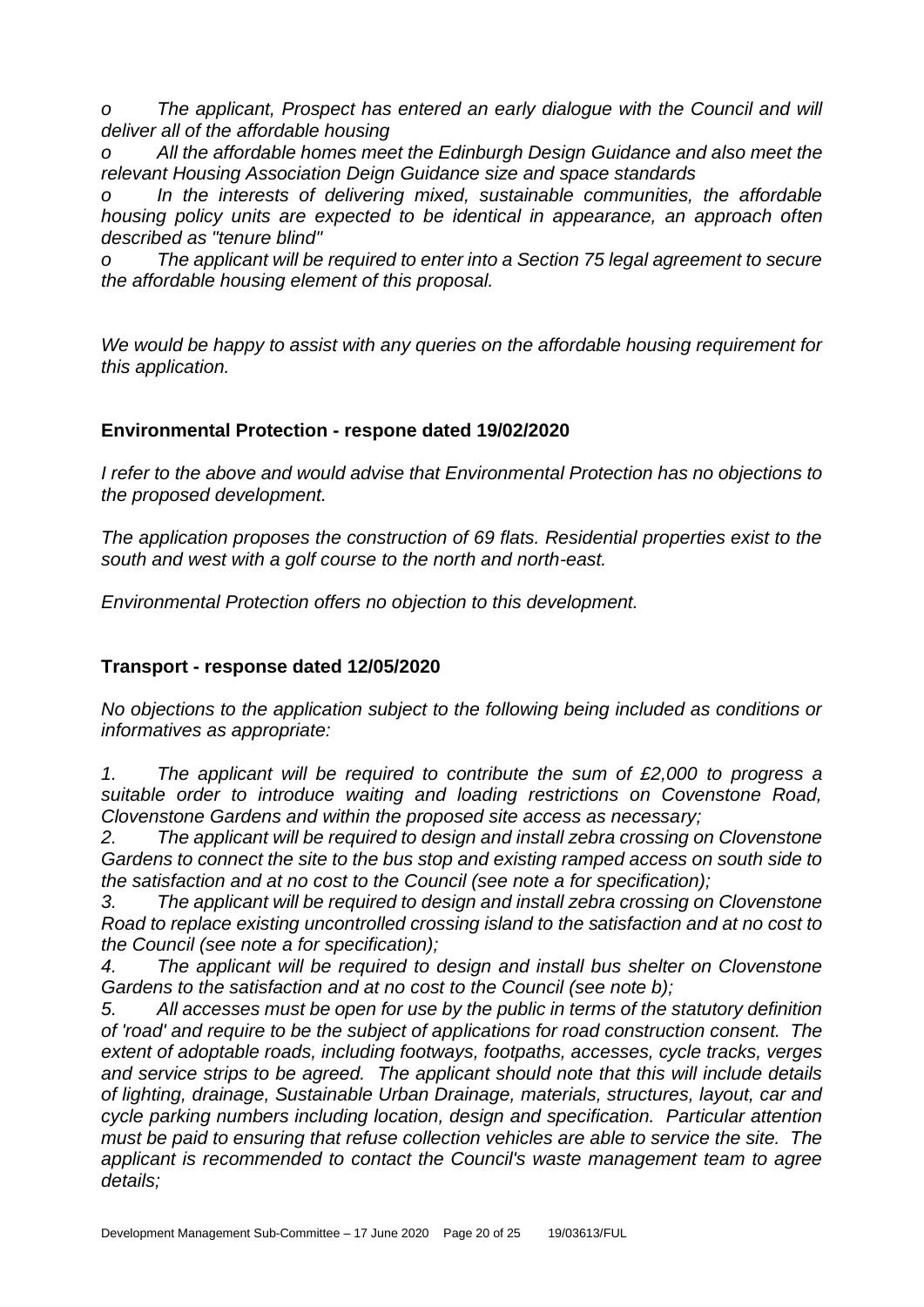*6. The applicant should note that the Council will not accept maintenance responsibility for underground water storage / attenuation;*

*7. In accordance with the Council's LTS Travplan3 policy, the applicant should consider developing a Travel Plan including provision of pedal cycles (inc. electric cycles), secure cycle parking, public transport travel passes, a Welcome Pack, a highquality map of the neighbourhood (showing cycling, walking and public transport routes to key local facilities), timetables for local public transport;*

*8. Any parking spaces adjacent to the carriageway will normally be expected to form*  part of any road construction consent. The applicant must be informed that any such *proposed parking spaces cannot be allocated to individual properties, nor can they be the subject of sale or rent. The spaces will form part of the road and as such will be available to all road users. Private enforcement is illegal and only the Council as roads authority has the legal right to control on-street spaces, whether the road has been adopted or not. The developer is expected to make this clear to prospective residents as part of any sale of land or property;*

*9. All disabled persons parking places should comply with Disabled Persons Parking Places (Scotland) Act 2009. The Act places a duty on the local authority to promote proper use of parking places for disabled persons' vehicles. The applicant should therefore advise the Council if he wishes the bays to be enforced under this legislation. A contribution of £2,000 will be required to progress the necessary traffic order but this*  does not require to be included in any legal agreement. All disabled persons parking *places must comply with Traffic Signs Regulations and General Directions 2016 regulations or British Standard 8300:2009 as approved;*

*10. The developer must submit a maintenance schedule for the SUDS infrastructure for the approval of the Planning Authority.*

*Note:*

*a) Zebra Crossing specification - Zebra Daybright plus ILLUMINATED Retro-fit Zebra Crossing Equipment (Patent Number: GB2497767 and GB2515216; for safe Zebra crossing on Clovenstone Gardens, the proposed on-street car parking C21 and C22 may be lost;*

*b) Specification- Basic cantilever shelter without a seat with the screen to the rear;*

*c) 142 secure cycle spaces being proposed complies with the minimum cycle parking requirement in Zone 2;*

*d) 30 car parking spaces being proposed complies with the Council's car parking requirement which could permit a maximum of 69 car parking spaces, 14 of the proposed car parking spaces are on-street, 6 are EV charging spaces and 7 are disabled parking spaces;*

*e) Raised vehicular access junction is being proposed by the applicant to prioritise pedestrian movement on footway;*

# **Scottish Water - response dated 25/05/2020**

# *Audit of Proposal*

*Scottish Water has no objection to this planning application; however, the applicant should be aware that this does not confirm that the proposed development can currently be serviced and would advise the following:* 

# *Water Capacity Assessment*

*Scottish Water has carried out a Capacity review and we can confirm the following:*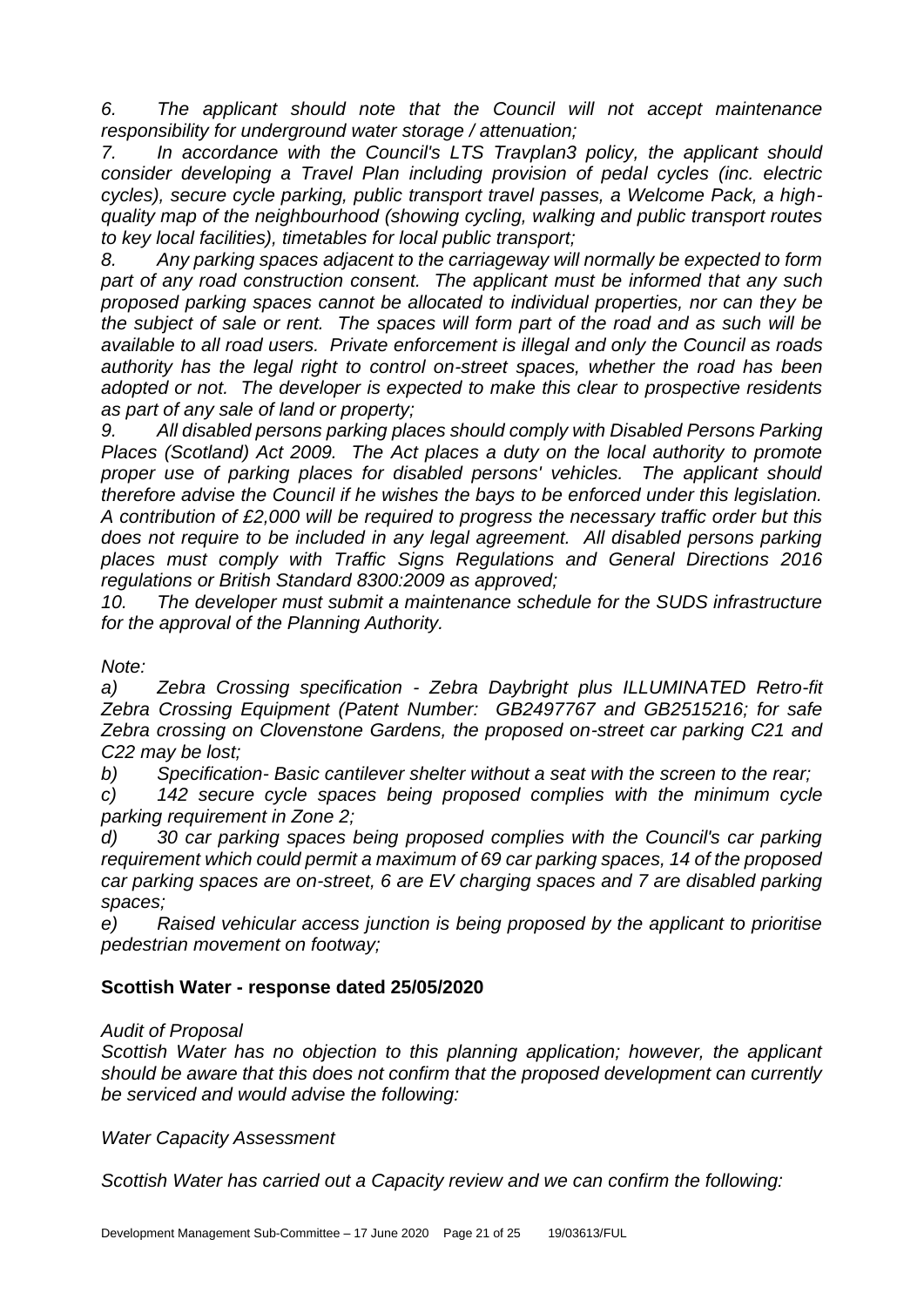*- There is currently sufficient capacity in the Marchbank Water Treatment Works to service your development. However, please note that further investigations may be required to be carried out once a formal application has been submitted to us.* 

*Waste Water Capacity Assessment* 

*- This proposed development will be serviced by Edinburgh PFI Waste Water Treatment Works. Unfortunately, Scottish Water is unable to confirm capacity currently so to allow us to fully appraise the proposals we suggest that the applicant completes a Pre-Development Enquiry (PDE) Form and submits it directly to Scottish Water via our Customer Portal or contact Development Operations.* 

*- The applicant should be aware that we are unable to reserve capacity at our water and/or waste water treatment works for their proposed development. Once a formal connection application is submitted to Scottish Water after full planning permission has been granted, we will review the availability of capacity at that time and advise the applicant accordingly.*

# (**Edinburgh Urban Design Panel - Final Report**

*1 Recommendations*

*The Panel supports the principle of developing affordable housing at this location and emphasises the potential to create an attractive residential environment that takes advantage of existing landscape features and views with good walking and cycling connections to the surrounding area. It welcomes the developer's commitment to achieving Secure by Design accreditation. The Panel has clear concerns, however, about the proposed scale of development and the approach to design and layout, which needs to demonstrate a better response to the landscape setting and the site's relative isolation from surrounding neighbourhoods.*

*In developing the proposals, the Panel recommends further consideration is given to:*

*o Preparation of a thorough landscape assessment that informs a revised site layout.*

*o Revisions to the design, layout and orientation of buildings and external space that achieves a sensitive, organic response to the landscape setting, including opportunities for views over the golf course.*

*o Introducing strong walking and cycling links, between new homes, bus stops and surrounding neighbourhoods, including safe road crossings along key pedestrian desire lines.*

*Reducing the scale and massing of built form to have more in common with recent high density, affordable housing elsewhere in the city, including appropriate levels of fitfor-purpose open space.*

*o A fresh approach to car parking that avoids external space being dominated by parked cars.*

*o Increasing levels of defensible public open space, private gardens and passive surveillance of external space, including parking areas and cycle storage.*

*2 Planning Context*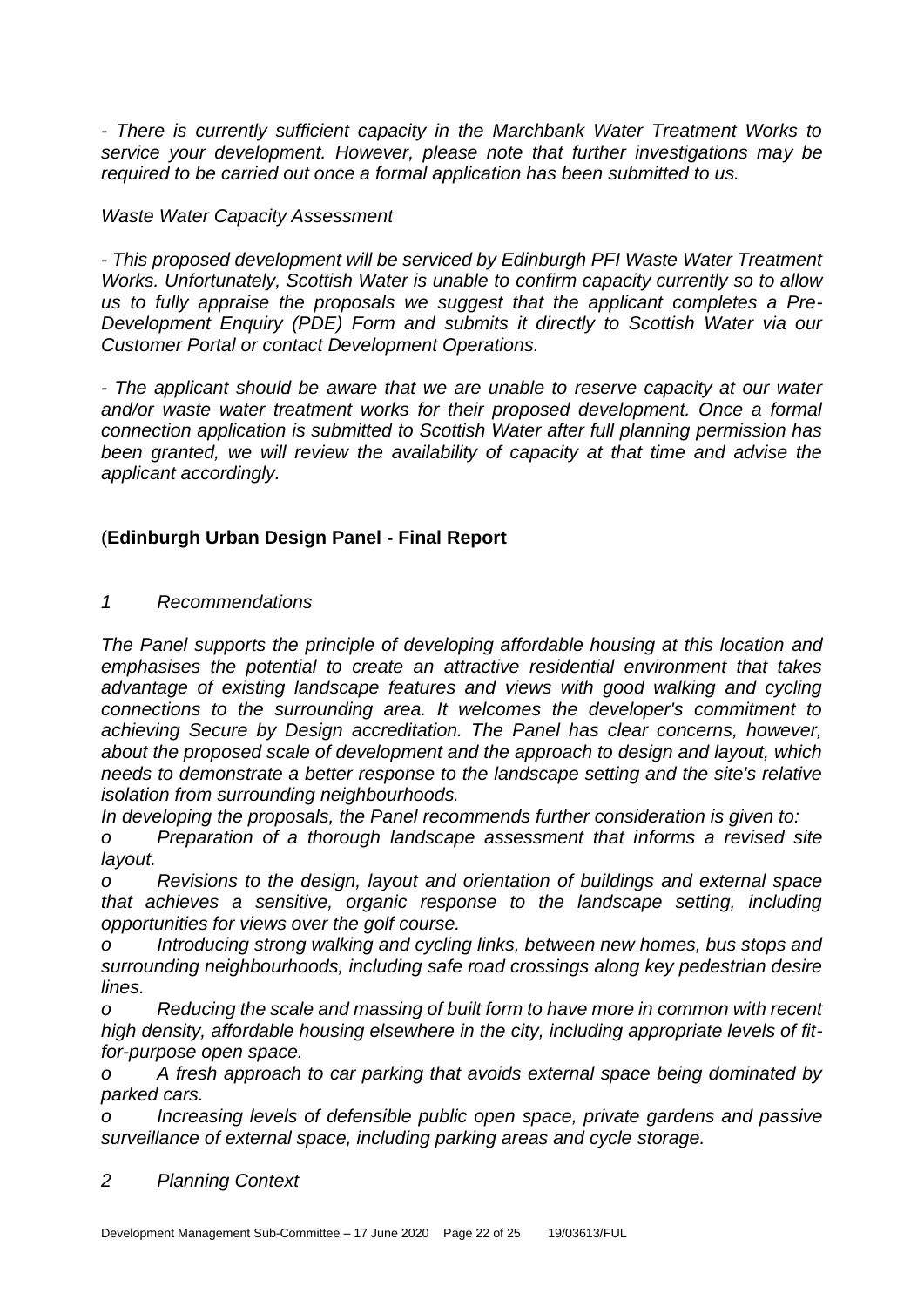#### *Site Description*

*The application site, covering an area of 0.55ha, is triangular in shape, lying north east of the junction between Clovenstone Gardens and Clovenstone Road. The site is currently wooded. To the north is Kingsknowe Golf Course and to the south is predominantly flatted residential accommodation between three and four storeys. Clovenstone Primary School is further to the south with Wester Hailes Train Station and West Side Plaza to the east.*

#### *Planning Policy*

*In the Edinburgh Local Development Plan (LDP) the site is allocated as open-space (ENV 18 applies).*

*The proposal is for a housing development and Policy Hou 1 Housing Development and the Edinburgh Design Guidance are also relevant.*

#### *Planning History*

*6 March 2019 - A PAN report was noted by the Development Management Sub-Committee (planning reference: 19/00160/PAN). The application is expected to be for Full Planning Permission for 69 residential flats with associated access roads, landscaping/ public realm and parking. A public exhibition was held at Wester Hailes Library on 27 February 2019.*

#### *This report*

*No declarations of interest were noted by Panel members.*

*This report should be read in conjunction with the pre-meeting papers.*

*This report is the view of the Panel and is not attributable to any one individual. The report does not prejudice any of the organisations represented at the Panel forming a differing view at the proposals at a later stage.*

# *3 Panel Comments*

*The Panel's detailed comments are as follows:*

*Principle of development*

*The Panel noted that the site was included in the open space description covering Kingsknowe golfcourse but that it was not used for recreational purposes. The Panel supports the principle of using surplus golf club land at this location to develop relatively high density affordable housing.*

#### *Landscape response, site layout and external space*

*The Panel considers that landscape should be a key driver in determining an appropriate layout for this site. It is concerned that landscape features and opportunities have not informed the design, layout and orientation of buildings and external space. The Panel advises a shift in emphasis to an integrated landscape approach rather than the current focus on configuring residential blocks and hard urban space subdivided by trees and planting.*

*The Panel encourages the preparation of a thorough landscape assessment to inform a revised site layout. It sees the need for a step-change in the design and layout of buildings and external space to achieve a sensitive, more organic response to this setting.*

*Issues to consider include:*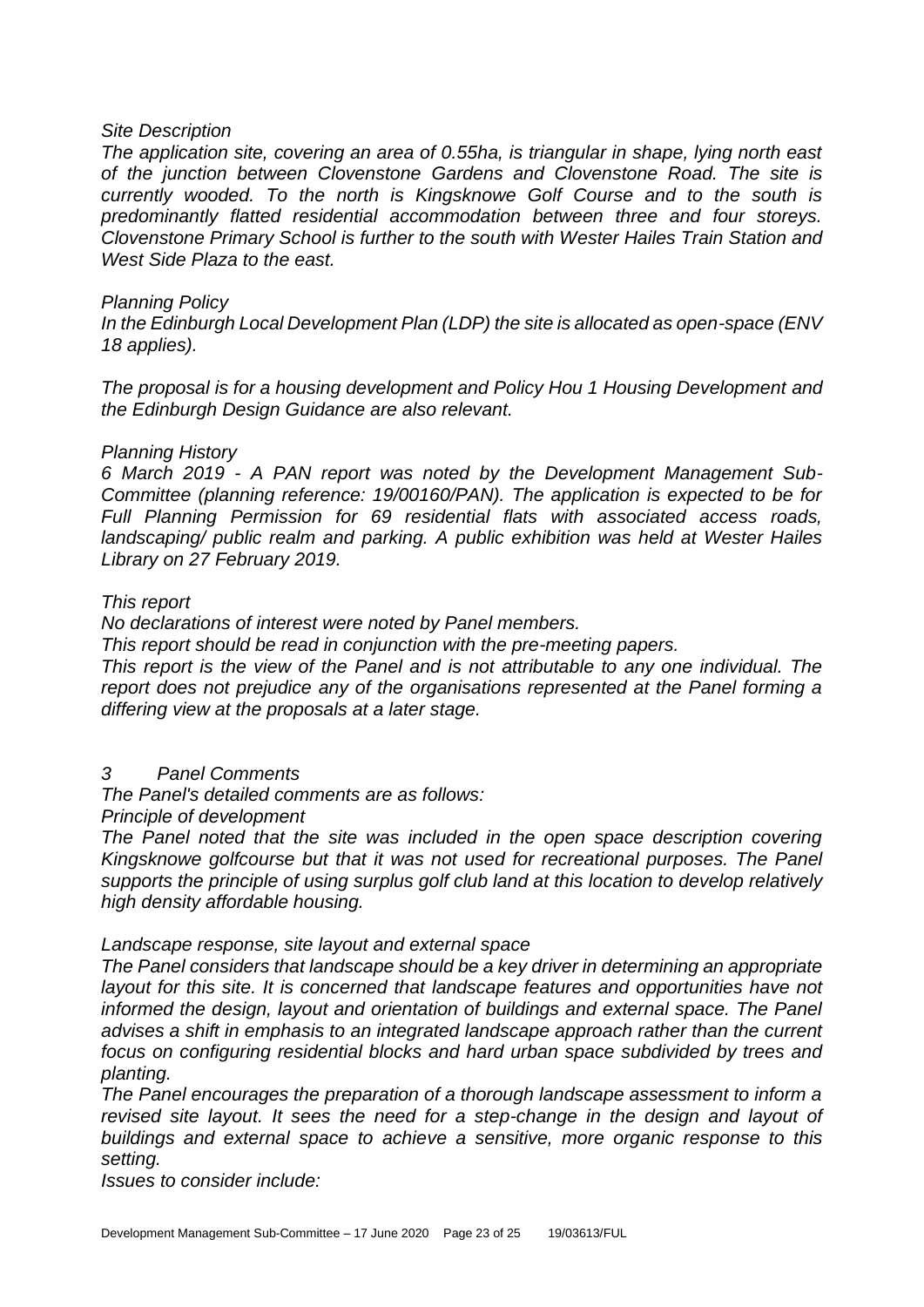*o Bring development closer to golf course, maximising the number of homes overlooking the course, with landscaped areas to the rear.*

*o Alternatives to two standalone buildings - such as interconnected buildings with a definite perimeter providing opportunity for attractive private outdoor space.*

*o Move development from west to northern edge of site to create opportunities for south-facing open space.*

*o Reduce level of open space that is not defensible; increase private gardens.*

*o Avoid configuring buildings around one large, central vehicle corridor.*

*o Orientate homes to take advantage of sunlight.*

*o Arrange buildings in fingers from the centre of the site to achieve a better relationship with the trees.*

*The following shortcomings in the current layout should be addressed:*

*Car parking currently dominates and constrains the layout which will detract from residents' use and enjoyment of external space*

*There is a significant shortage of defensible public open space and meaningful private gardens.*

*The Panel welcomes and encourages more widespread use of semi-private garden space between public realm and the entrance to each ground floor flat.*

#### *Connectivity/Movement*

*The Panel notes that the site is currently isolated from adjacent neighbourhoods and destinations by two busy roads and the golf course. Creating direct, safe walking and cycling links between new homes, bus stops and surrounding neighbourhoods is therefore a key priority for this development.*

*The Panel is concerned that the current layout will not encourage residents to choose alternatives to car travel. Car parking should be reduced to discourage car use. The Panel also queries the need to align footpaths with vehicle routes, as shown on the proposed layout. Instead, layout should take account of important pedestrian desire lines and provide attractive short-cuts for walking and cycling.*

*Development should address barriers to pedestrian/cycle movement such as the absence of safe crossing points at key desire lines on existing roads.*

#### *Scale, density and built form*

*The Panel considers the proposed buildings to be too blocky and too high for this*  landscape setting. It is also concerned that the proposed residential density is not *matched by a sufficient amount of fit- for-purpose open space.*

*The setting and relative isolation of this site calls for more radical, imaginative built form than the precedent set by 1960s development elsewhere in Wester Hailes. The Panel encourages a similar design approach to recent high density, affordable housing in the city where a strong focus on design quality, placemaking and pedestrian/cycle connectivity benefits the wider area. Suggestions for improving architectural design include larger, better-proportioned windows (e.g. floor-to-ceiling), and balconies/balconettes that take advantage of views.*

*Security*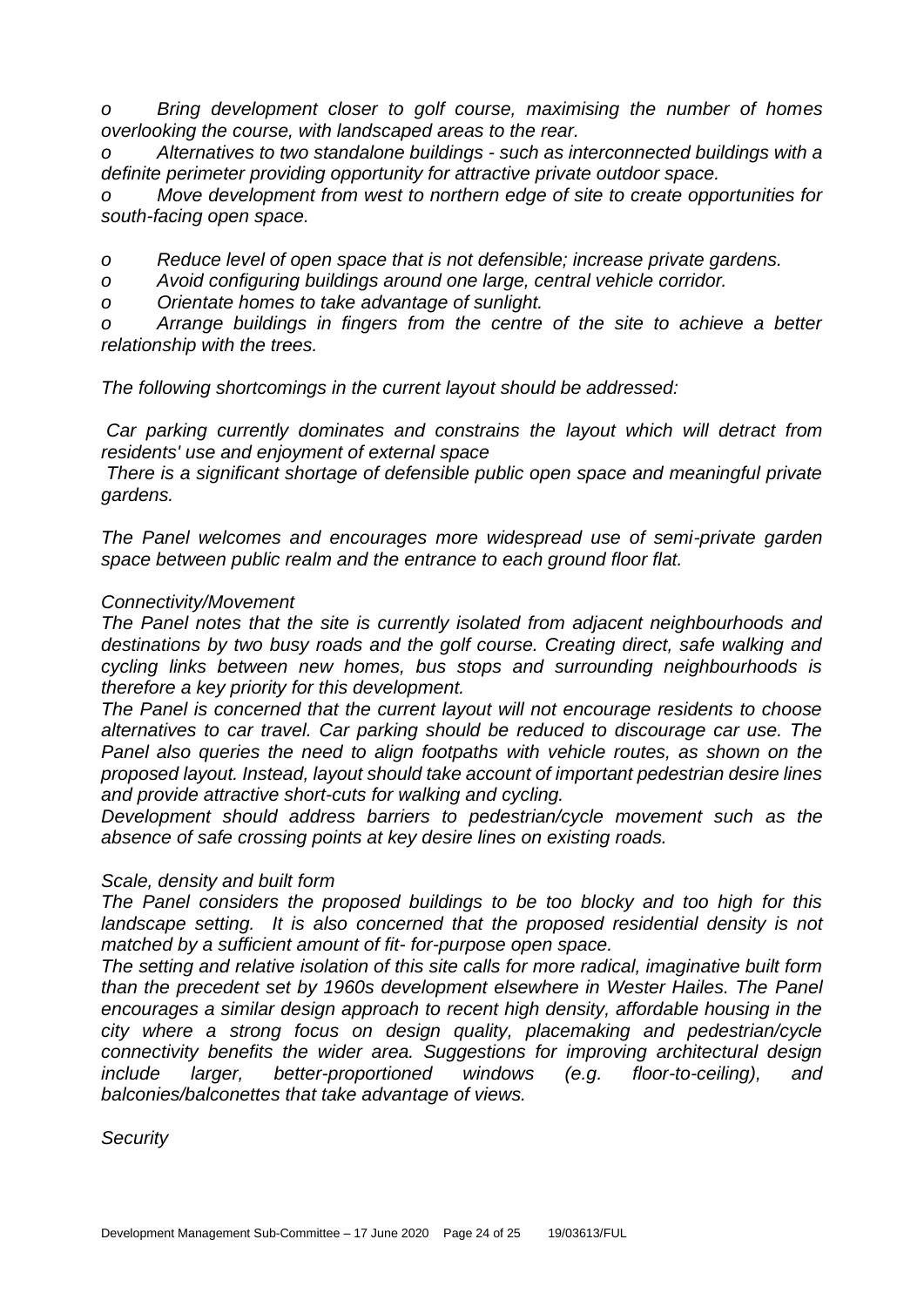*The Panel notes that some external space, including car parking and cycle storage, lacks adequate levels of natural surveillance. The revised site layout should ensure these areas are overlooked by windows so residents can keep an eye on activity.*

*The Panel welcomes confirmation that the developer will seek Secure by Design accreditation for the scheme. Police Scotland officers are available to advise on security issues as design work progresses.*